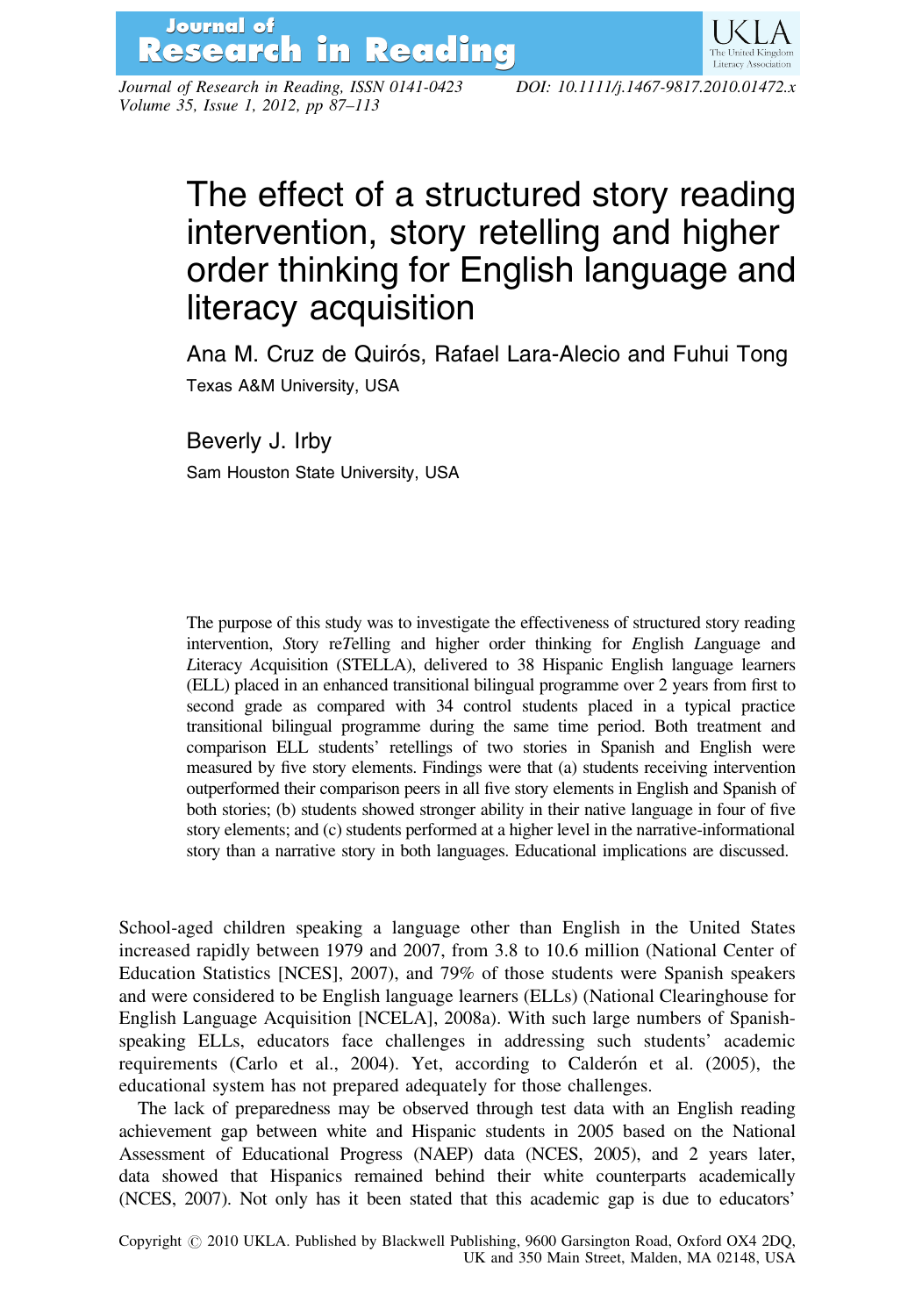underpreparedness, but also, according to Goldenberg (2008), a possible cause of academic underachievement or the academic gap could be a consequence of the lack of English language proficiency or lack of content knowledge and skills. Even 15 years ago, such ELL academic concerns were noted by Kame'enui, Adams and Lyon (1996) related to learning to read, specifically in the area of vocabulary, comprehension skills and knowledge of target language structures. Indeed, many ELLs have experienced difficulties in academic achievement and more specifically in learning to read. For younger ELLs, in particular, oral language proficiency is of vital importance to academic achievement, because it is associated with subsequent English literacy skills, which in turn account for school success (August & Shanahan, 2006).

To address ELLs' academic achievement concerns, Calderón et al. (2005) recommended increasing English vocabulary to improve ELLs' reading comprehension in English. In addition to vocabulary development, listening and reading comprehension, defined as making meaning from read or written text (National Institute of Child Health and Human Development [NICHHD], 2000), are considered critical for academic success (Jimerson & Kaufman, 2003). Another recommendation related to developing ELLs' English academic achievement made by Tong, Lara-Alecio, Irby, Mathes and Kwok (2008) was that ELLs be taught using explicit and systematic English-as-a-second-language (ESL) instruction including structured story retell through interactive story reading which provides modelling of language structure, intonation and prosody. Further, the Texas Reading Initiative (2002, p. 6) stated that:

listening to and talking about books on a regular basis provides children with a demonstration of the benefits and pleasures of reading. Story reading introduces children to new words, new sentences, new places, and new ideas.

More specifically, story reading has been found to increase both new vocabulary and concept development (Baker, Simmons & Kameenui, 1995; Ewers & Brownson, 1999; NICHHD, 2000), comprehension and narrative ability among ELL students (Isbell, Sobol, Lindauer & Lowrance, 2004).

Therefore, the overarching goal of our study was to evaluate the effectiveness of a 2-year structured story reading intervention, titled, 'Story reTelling and higher order thinking for English Literacy and Language Acquisition' (STELLA), a systematically developed amalgam of story reading, retelling, instructional strategies, vocabulary instruction, story grammar, listening and use of higher-level questions and question generation (Irby, Lara-Alecio, Quirós, Mathes & Rodríguez, 2004; Irby, Quirós, Lara-Alecio, Rodriguez & Mathes, 2009) on bilingual second graders' oral language proficiency in English, their second language (L2) and Spanish, their first language (L1), as measured by story grammar elements within a story retell format (see the Method section for detailed description of STELLA). Although the STELLA intervention was delivered in English, we decided to measure the effect of STELLA in both languages because (a) researchers have supported the reciprocal language learning process, that is, the knowledge of L1 assists L2 acquisition, and this L2 acquisition process facilitates subsequent L1 development (August, 2003; Cummins, 1989; Vaughn et al., 2006); and (b) the student participants in our study had Home Language Surveys indicating Spanish was the primary language spoken in the home. More specifically related to the overarching goal of the study, we were interested in determining if the STELLA intervention produced a positive effect on treatment (enhanced transitional bilingual education) students' oracy in the two languages (i.e. English and Spanish) and for two story types (i.e. narrative and narrative informational).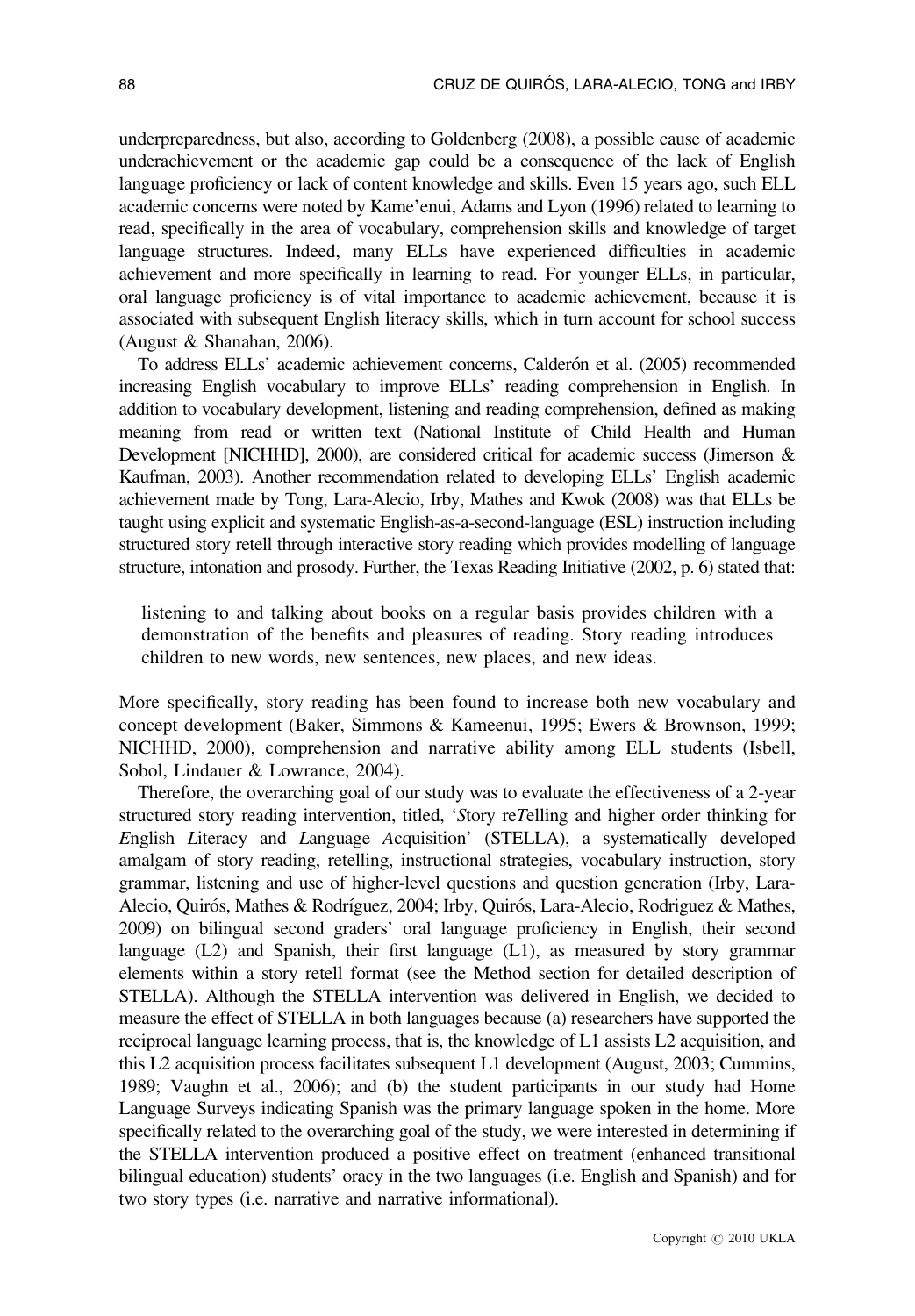## Review of related literature

Oral language is the most important skill a child needs to acquire literacy (Slavin  $\&$ Cheung, 2005). As many researchers have suggested, the level of L2 oral communicative competence functions as a precursor to subsequent literacy development (Smith & Ellis, 2003; Snow, 1983), and a higher level of academic oral language proficiency appears to be more associated with reading achievement in English (Genesee, 1999; Riches & Genesee, 2006). There are three significant factors of oracy in English: vocabulary, grammar and listening comprehension (August, 2003).

Vocabulary and listening comprehension will be the focus of this paper through story retelling and story grammar structures. Children's vocabulary knowledge plays a decisive role in their oral communication and reading comprehension. Gottlieb (2006) suggested that successful oral communication in academic settings is dependent on aural proficiency. Therefore, for the purposes of our study, both vocabulary and listening were considered in combination as the assessment of oral language should include measures of auditory comprehension (NICHHD, 2005).

According to Ovando and Collier (1998), children subconsciously acquire oral language from birth to age 5, and progressively acquire phonology, vocabulary, grammar, semantics and pragmatics in their L1. If a child is deprived of an environment that promotes literacy, the child could very well show reading problems that could be prevented (Snow, Burns & Griffin, 1998). Therefore, it has been recommended that oral language development be emphasised in early grades by English learning programmes, until students achieve a minimum level of proficiency (Saunders & O'Brien, 2006). The emphasis in oral language development is a priority, because it increases listening and speaking vocabulary that later will transfer, through phonemic direct instruction, into reading and writing vocabulary, increased language proficiency and vocabulary knowledge, and subsequently, better comprehension (Miller et al., 2006; Reese, Garnier, Gallimore & Goldenberg, 2000). Our intervention targeted the expressive and receptive oral language development among ELLs over time.

#### Vocabulary development and story reading

The NICHHD (2000) examined many studies following a set of criteria to determine the best method to teach vocabulary. It was determined that vocabulary instruction improves comprehension as long as the methods are appropriate to the age and reading ability of the student. Vocabulary should be introduced in many different ways, but to be effective, especially with ELLs, it should be introduced through direct instruction (Kamil, 2004).

A pedagogical tool that has been shown to benefit vocabulary growth is repeated story reading. Vocabulary can be developed during story reading in a form of interactive, textrelated dialogue (Calderón et al., 2005); that is, it can be developed through incidental instruction when appropriate, and scaffolded with visuals. In addition, Calderón and colleagues determined that providing multiple exposures to the words introduced previously in subsequent storybook readings allows for rapid recognition and a better understanding of the story, and during those subsequent readings, words can be discussed during story reading in an interactive way making learning meaningful. Educators have agreed on the benefit of teacher repeated read-aloud practice and its impact on vocabulary development, listening and reading comprehension, and knowledge of syntax of primary and second language learning (Beck & McKeown, 1991; Hickman, Pollard-Durodola & Vaughn, 2004).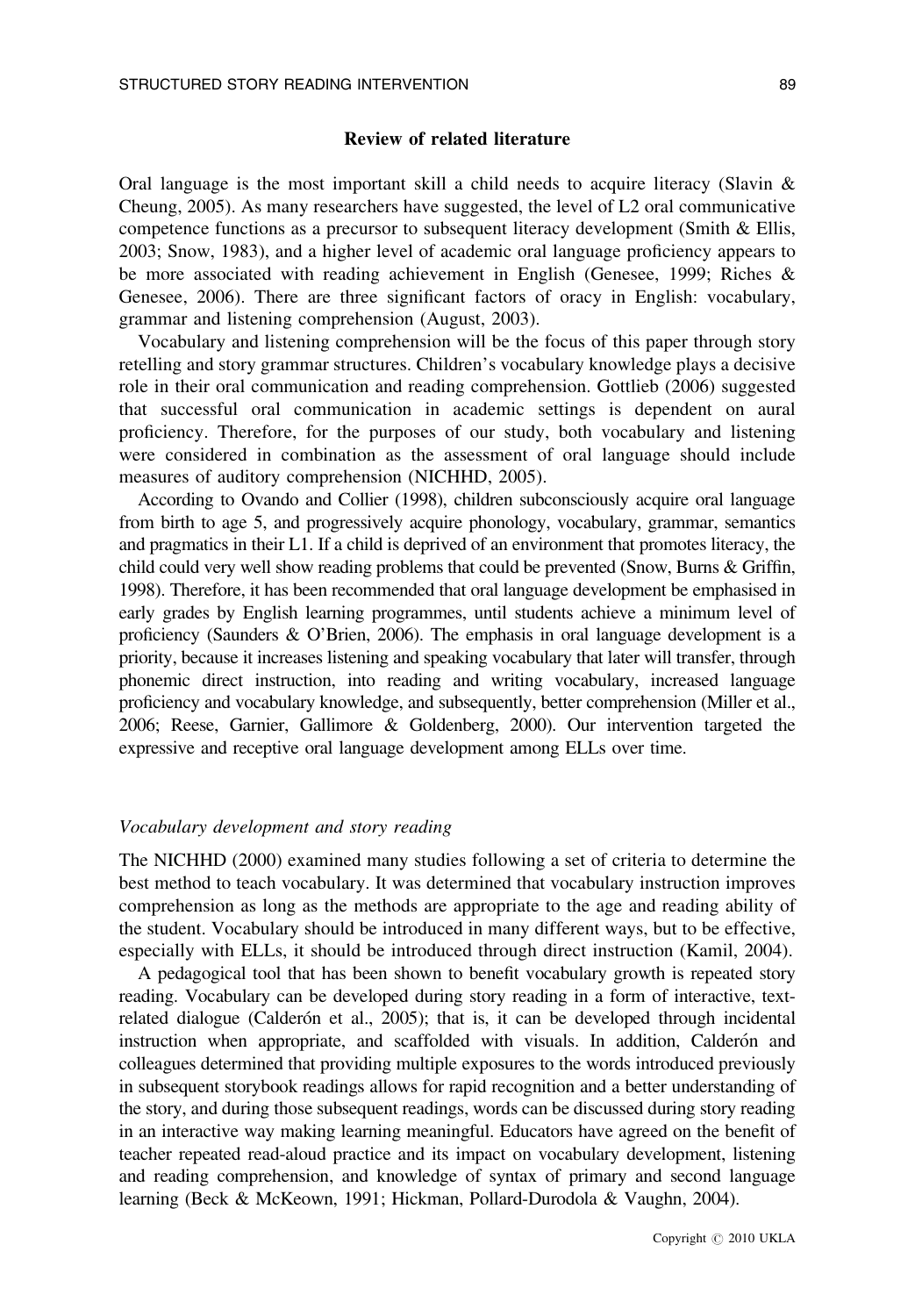#### Listening comprehension and story reading and retelling

With frequent story reading by the teacher, students are exposed to language structure, fluency, prosody and listening strategies (Isbell et al., 2004). Specifically, related to listening strategies affiliated with the story reading, it has been noted that ELL students who have good listening comprehension use an array of strategies to assist them in successfully recalling the information (Murphy, 1985). For second language learners, listening comprehension is a complex process as well as an active one as determined by Vandergrift's (1999) work, which was focused on the second language of French. Vandergrift indicated that listeners must process information as it comes to them without retracing the information or looking ahead and must deal with rate of delivery. Such listeners must discriminate phonemes, recognise and know the meaning of words, and understand the grammatical structure of the target language. As Vandergrift stated, 'the listener has to interpret stress and intonation, retain what was gathered' (p. 168) and base interpretation of the information acquired on a personal sociocultural context.

As suggested by NCELA (1997), one strategy for listening comprehension which provides ELLs additional scaffolding as they acquire the second language is meaningful repetition. It was stated that 'Repetition and paraphrase can be used to reinforce concepts and provide a rich environment for language acquisition' (NCELA, 1997, p. 17). As children repeatedly listen to the same story, they increase their vocabulary knowledge and content in ways that will allow them to connect with the next story they hear (Herrell & Jordan, 2008; Webb, 2007). For the purpose of our study, repetition is rereading of the same storybook providing multiple exposures of vocabulary and text.

Another strategy to facilitate listening comprehension is a post-listening activity, such as story retelling, used to assess story comprehension. For ELLs, story retelling has been found to offer students the opportunity to orally reconstruct the story (Snow, 2002), which is a challenging process for ELLs. For non-ELLs, this strategy was determined to provide students with a scaffold or a model of the language that they can imitate (Isbell et al., 2004), and it has been found to play an important role in the process of oral or writing text reconstruction for non-ELLs (Gambrell, Koskinene & Kapinus, 1991; Goodman, 2001).

Further, comprehension relies on connecting to general background knowledge, previously learned vocabulary, concepts and principles that tie words together, and oral discourse structures for telling stories, all of which are stored in memory (Vandergrift, 2007). A specific strategy to increase listening comprehension that can be taught is to make the listener aware of connections between prior knowledge and story read orally (Anderson, Reynolds, Schallert & Goetz, 1977; Sjogren & Timpson, 1979). According to the Merriam dictionary, memory is the process of reproducing or recalling what was learned and retained or the store of things learned and retained evidenced by recall. The process of recalling aural information (receptive vocabulary) in L2 learners at early stages is yet to be studied. Listening comprehension, as a component part of oral language proficiency, is dependent on factors including repeated exposure to L2, that is, the opportunity for the repetition of aural input or to revisit text for comprehension, and access to prior knowledge stored in long-term memory (NICHHD, 2000; Verdugo & Belmonte, 2007).

Story retelling is defined as post-reading and post-listening recalls used to express what was learned or remembered (Morrow, 1996). Certainly, active listening engagement is required in story retelling activities, which includes the reading of a story, discussing it in a reading group and summarising the main points with a partner or a small group. Additionally, Saenz, Fuchs and Fuchs (2005) defined story retelling as a component of an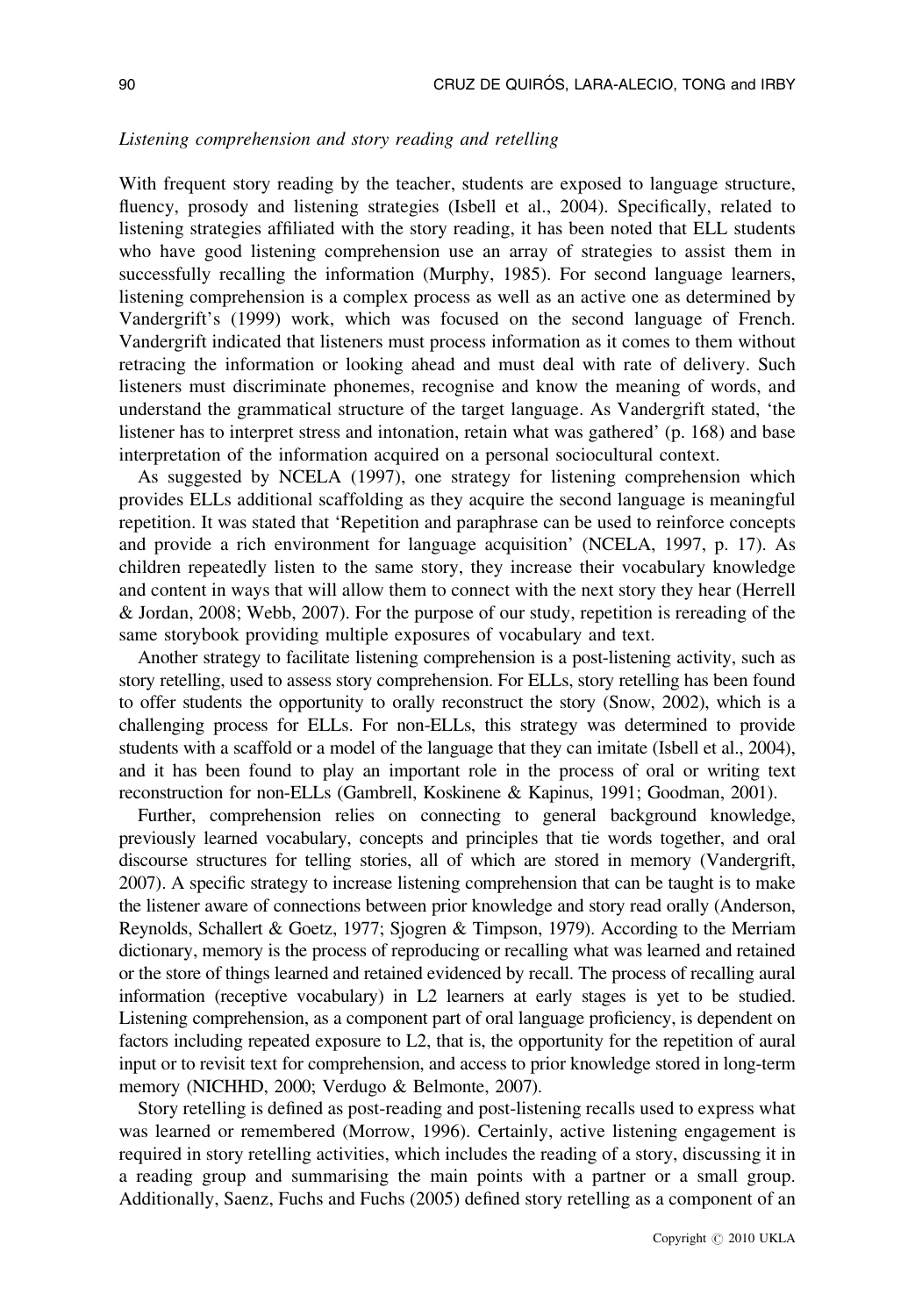intervention of peer-assisted instruction for ELLs, in which a peer retells parts of the story in paired reading teams. Because retelling requires organisation of thoughts (Goodman, 2001; Pappas & Pettegrew, 1991), it provides the teacher valuable information regarding students' oral composition and use of wording and strategies to organise the text in an oral reconstruction process, and therefore, has been noted to be preferred over other comprehension-like assessment formats among mainstream students (Roberts, Good & Corcoran, 2005). Story retelling not only builds story comprehension, but also it demonstrates what the listener or reader remembers and understands (Gibson, Gold & Sgouros, 2003). During the discussion of the story content, the teacher acts as the facilitator of students' oral expression; in retelling the story or content from the text, students are not only demonstrating their skill in comprehension, but also using oral language to express and elaborate upon their ideas and thoughts. Hence, story retelling is important to the language development for ELLs (Anderson & Roit, 1998; Au, 1993).

To assess progress in listening and reading comprehension either during or after story reading, story grammar can be used to instruct students on the general structure of stories and on how they can ask important questions about the stories heard or read (Merritt  $\&$ Liles, 1989). Dimino, Taylor and Gersten (1995) found that when they worked with students with learning disabilities, story grammar provided the students with a framework to learn about the structure of stories and how to ask important questions. According to Dimino and colleagues, all stories follow a general underlying structure. This structure is made up of elements such as setting (i.e. time and place where the story happened), characters, problem or plot, solution and theme and such pattern appears to be consistent across cultures. Using story grammar as a guide and assessment tool to identify the story elements also has proven to be beneficial and effective in helping teachers evaluate what their ELLs have retained during story telling time in L2 (Fiestas  $\&$  Peña, 2004). Moreover, according to Heilmann et al. (2008), story grammar is a common assessment procedure used to overcome biases present in tests not developed for native Spanishspeaking ELLs.

## Considerations of story reading and story retelling for ELLs

The review of literature on story reading and story retelling has revealed several limitations. First, not only is published research scarce as it relates to story reading with ELLs, but also, it is difficult to find studies published related to story retelling with ELLs. Schneider and Dubé (1996) emphasised the need for further investigation on the impact of the way a story is presented, including story reading, picture only and a combination of picture and story reading. Unfortunately, the use and benefit of story retelling and story grammar in ELLs has not been extensively studied, especially in longitudinal research, and few studies have been conducted measuring oral language, and particularly listening comprehension, in populations of ELLs whose L1 is Spanish, and little is known about the conditions under which this population acquires English (Saunders & O'Brien, 2006; Vandergrift, 2010). Considering that Hispanics represent the fastest growing population in elementary and secondary schools in this nation (NCELA, 2006), English oral language development and reading research on this population is vital to best determine such conditions conducive for their English language acquisition. We report on one such condition, STELLA.

Second, story retelling has been recognised as an assessment tool effective to measure comprehension in students with learning disabilities (Alexander, 1985; Gardill & Jitendra, 1999; Hansen, 1978; Wright & Newhoff, 2001). It has also been determined to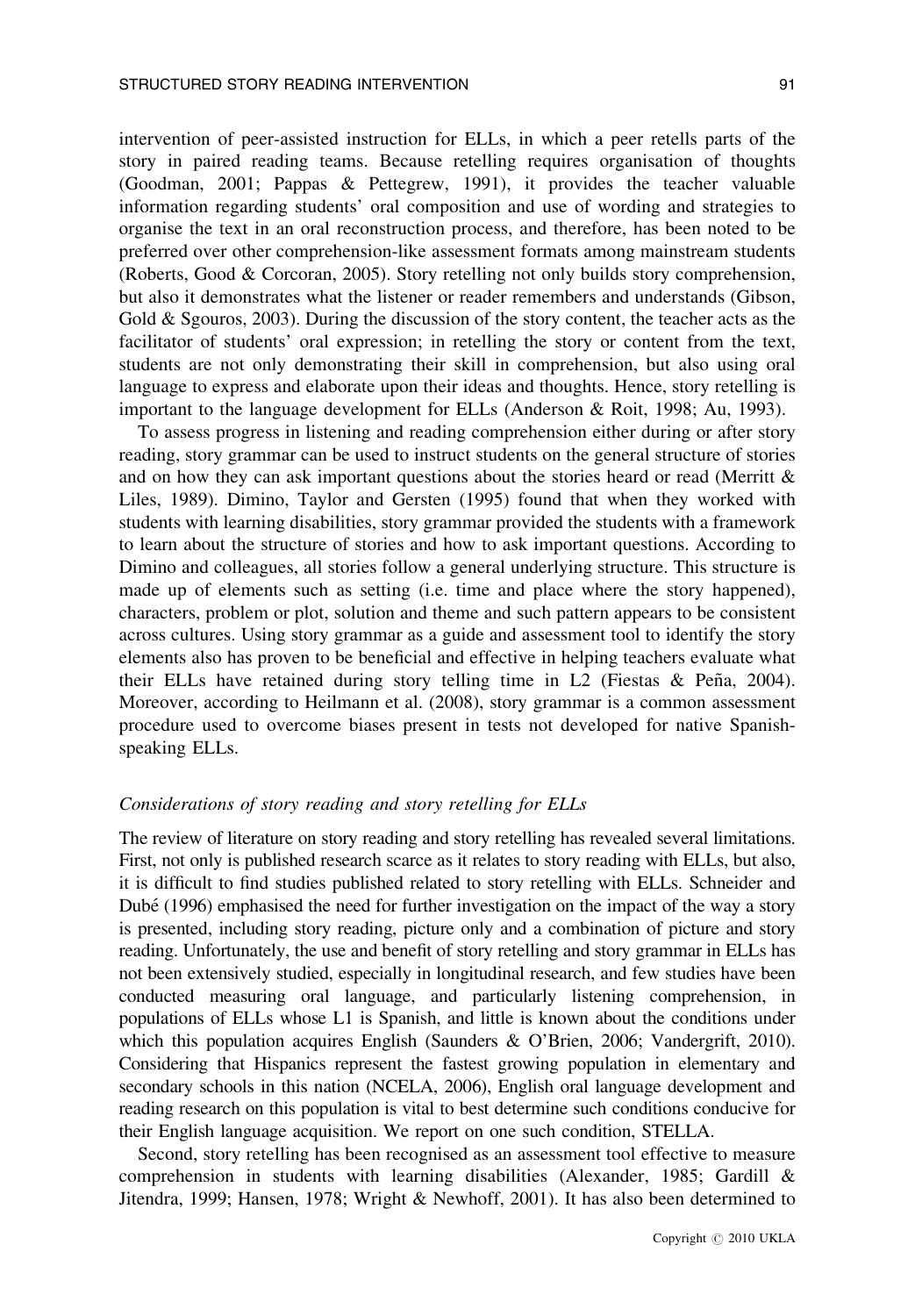be effective in monitoring monolingual reading fluency and comprehension (Irwin & Mitchell, 1983; Roberts et al., 2005), but few studies (Calderón, Hertz-Lazarowitz  $\&$ Slavin, 1998; Slavin & Madden, 2001) have been conducted on the use of retelling to monitor listening or reading comprehension with ELLs who are considered at risk of falling behind native English speakers.

Third, there have been limited empirical studies on listening and reading comprehension assessments in two languages among ELLs who encountered the challenge of learning a new language at the same time as meeting academic standards; instead, there have been numerous studies in the area of listening and reading comprehension conducted among mainstream students (e.g. Price, Roberts & Jackson, 2006; Schoenbrodt, Kerins & Gesell, 2003) and learning-disabled students (e.g. Hayward, Gillam & Lien, 2007; Humphries, Cardy, Worling & Peets, 2004; Seung & Chapman, 2003; Skarakis-Doyle, Dempsey & Lee, 2008). Therefore, longitudinal research addressing the effect of story reading and story retelling on ELLs' oracy in both languages is much desired to fill in such a research gap.

## Research questions

We sought to answer the following research questions:

- 1. Does ELLs' oral language proficiency, as measured by story grammar elements, differ by group (i.e. treatment vs comparison)?
- 2. Does ELLs' oral language proficiency, as measured by story grammar elements, differ by language (i.e. English vs Spanish)?
- 3. Does ELLs' oral language proficiency, as measured by story grammar elements, differ by story genre (i.e. narrative vs narrative-informational)?
- 4. Is there an interaction effect among group, language and story for ELLs' oral language proficiency?

#### Method

#### Context and design

Our study is part of a 5-year (from kindergarten to third grade) longitudinal field-based research project, whose main purpose was to identify best practices that are most effective in helping native Spanish-speaking children to acquire English language and literacy skills in an urban school district in Southeast Texas. The majority of the student population in the district in which the study took place is from low-socioeconomic status (Texas Education Agency [TEA], 2007) qualifying for free lunch.

The school district follows the Texas Essential Knowledge and Skills (TEKS) for Spanish Language Arts and English as Second Language (ESL). The TEKS are the K-12 state curriculum guidelines that establish the skills and concepts that a student is expected to learn. A student expectation for comprehension in second grade is as follows:

128.3 Spanish Language Arts Grade 2 (2.9) Reading/Comprehension. The student uses a variety of strategies to comprehend selections read aloud and selections read independently. The following expectations apply to the second language learner at his/her level of proficiency in English. The student is expected to: (A) use prior knowledge to anticipate meaning and make sense of texts (K-3); (C) retell or act out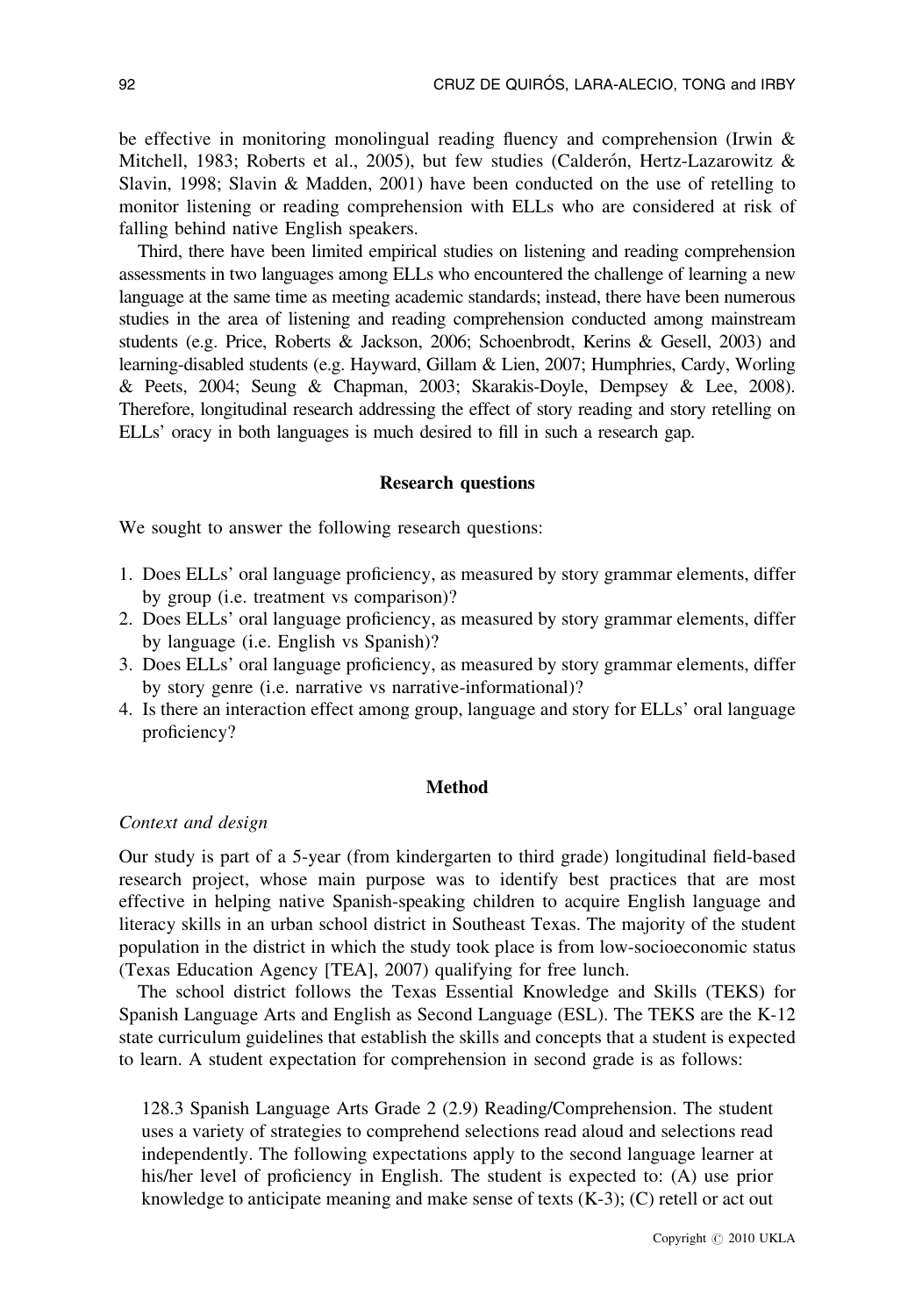the order of important events in stories  $(K-3)$ ;  $(G)$  identify similarities and differences across texts such as in topics, characters, and problems (1-2). Additionally, the Texas Essential Knowledge and Skill for second grade states: (I) represent text information in different ways including story maps, graphs, and charts (TEA, 2001, ch. 128).

In the larger longitudinal research project, a school was randomly selected and assigned to either treatment or control condition. Therefore, schools were located distant from each other, and there was no overlapping practice between treatment and control classrooms on the same campus to avoid contamination of the intervention. Our current substudy randomly selected students (see the following section on student participants) from this larger project and followed them from first to second grade.

## Student participants

The study participants were all identified by state criteria as limited English proficient (LEP); they all had a Home Language Survey at the time of admission indicating Spanish as the primary language spoken at home. For the intent of our study, a power analysis (Faul, Erdfelder, Lang & Buchner, 2007) was conducted based on an  $\alpha$  of .05, power of .80 and effect size of .3, resulting in a random sample of 70 students. To account for attrition, 75 second-grade students were randomly selected from the larger project, with 40 students in treatment and 35 in comparison group in the school year of 2007–2008. Two students withdrew from the project, one from the treatment group and one from the comparison group. A third student from the treatment group had an identified disability and the inclusion of this student would bias the results because all students in the project were considered mainstream ELLs with no disability. This resulted in a total sample of 72 second-grade students (38 in treatment and 34 in control) enrolled in either an enhanced or control version of a transitional bilingual education programme. There were 22 male and 16 female students in the treatment group, and 20 male and 14 female students in the control group. The mean age of the final sample at the end of second grade was 8.44 years  $(SD = .30)$  for the treatment group, and 8.34 years  $(SD = .34)$  for the control group. These same students were followed over time from first to second grade.

## Teacher participants

A total of 11 teachers from 9 schools participated in this 6-week substudy with 6 (five schools) in treatment condition and 5 (four schools) in control condition. Both groups of teachers read the same story titles for the duration of this study. Scripted lessons and biweekly training to practise lesson structure and delivery were provided for treatment group teachers. Using scripted questions about each story, treatment teachers interacted with students and encouraged them to produce oral language, while control teachers continued with their typical ESL instructional plans with no additional support from the research team.

## STELLA intervention

The English structured story reading intervention, known as STELLA (Irby et al., 2004, 2009), was the treatment of interest for the current study. This structured story retelling component was designed to assist ELLs in the English oral language development and story comprehension. The development and implementation of STELLA was grounded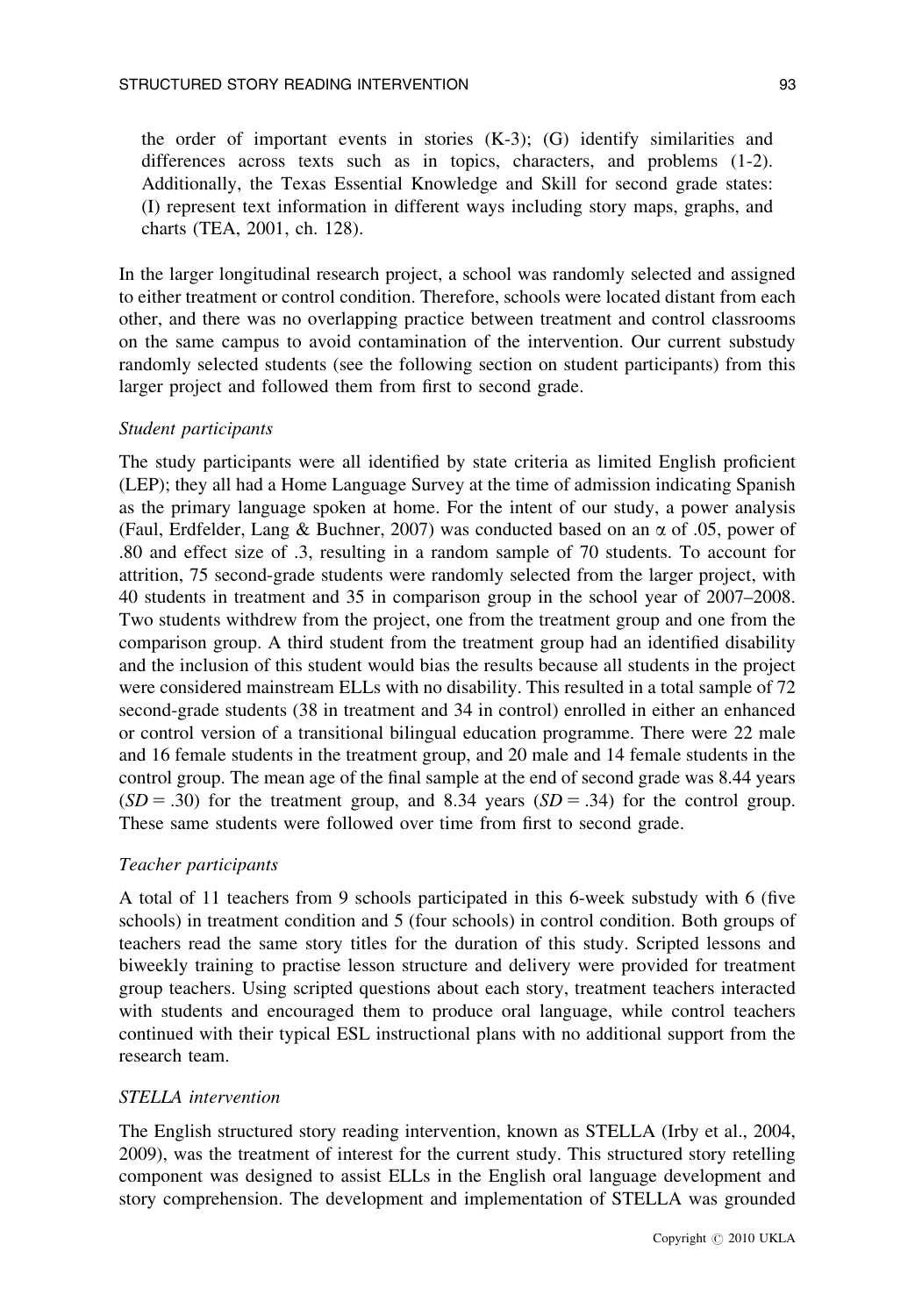with the recommendations from existing literature reviewed earlier on story reading and vocabulary development, oral language and story retelling, and story grammar. A detailed description follows.

Story reading. The time frame for STELLA in first and second grade was 40 and 35 minutes, respectively. During this time, teachers read aloud the story everyday during first grade with some review and retelling activities each day, while in second grade, teachers read aloud on Days 2–5, and students did choral reading (to assist fluency and pronunciation) on Days 3–5 with teacher assistance. Story retelling was practised on Day 4 through story circle (allowing students to perform the teacher's role) and story grammar (see descriptions that follow) used as strategies to assist retelling. An example of the 5 day lesson in second grade is as follows.

On Day 1, vocabulary selected from the story was introduced using explicit vocabulary instruction. All words introduced included the following: (a) activation of prior knowledge, (b) friendly definition, (c) teacher modelling, (d) teacher-guided practice and (e) students practising using the word in context just as the author used the word in the story and out of context – using the word in other settings. The storybook of the week was introduced, but was not read, on Day 1 in order to stimulate curiosity about the book. The teacher discussed the cover of the book with students and students were expected to make predictions about the story based on the cover and the title. Connections to previous lessons were made and prior knowledge about the theme of the story was activated using a topic web organiser, an instructional tool used to brainstorm and generate ideas related to a single concept or theme. Collectively, as a class, the students developed a topic web organiser with the centre circle noting the topic and outgrowth spokes with circles including students' prior knowledge about the topic. The activation of prior knowledge sensitises listeners to the story read aloud. The lesson closure included a review of vocabulary introduced during the lesson of the day using word wall cards – cards with the new vocabulary words on each card posted on a designated classroom wall space for a 2-week period.

On  $Day$  2, the teacher read the entire story to the students and asked levelled questions (see Appendix A for examples) through interactive dialogue after each page was read to increase comprehension. Students were encouraged to answer in complete sentences. The teacher provided feedback when students did not use proper English grammar, and modelled the answer with correct grammar. The information or prior knowledge activated on Day 1 facilitated students' understanding of the story and second language use and increased their comprehension in the target language. Each storybook page ended with a series of teacherdirected questions to assist students in analysing text into bits of information, thus making connections between text and illustration. This strategy guided students in the comprehension process showing that illustrations convey a message apart from the text. In addition, story elements such as character, setting, problem and solution were discussed. For the lesson closure, vocabulary words introduced on Days 1 and 2 were reviewed.

On Day 3, vocabulary was reviewed and new words were introduced and posted to the word wall. Then, the teacher read aloud the story and conducted choral reading with students to assist in fluency and pronunciation. The story was reviewed through the use of questions. Word wall cards from Days 1 and 2 were used to assist students during writing activity time serving as visual scaffolding. The writing activity included a prompt that the students completed with one or two sentences.

On Day 4, vocabulary followed the Day 2 format; students and teacher spent time on choral reading and writing about the story elements. Additionally, interactive group retelling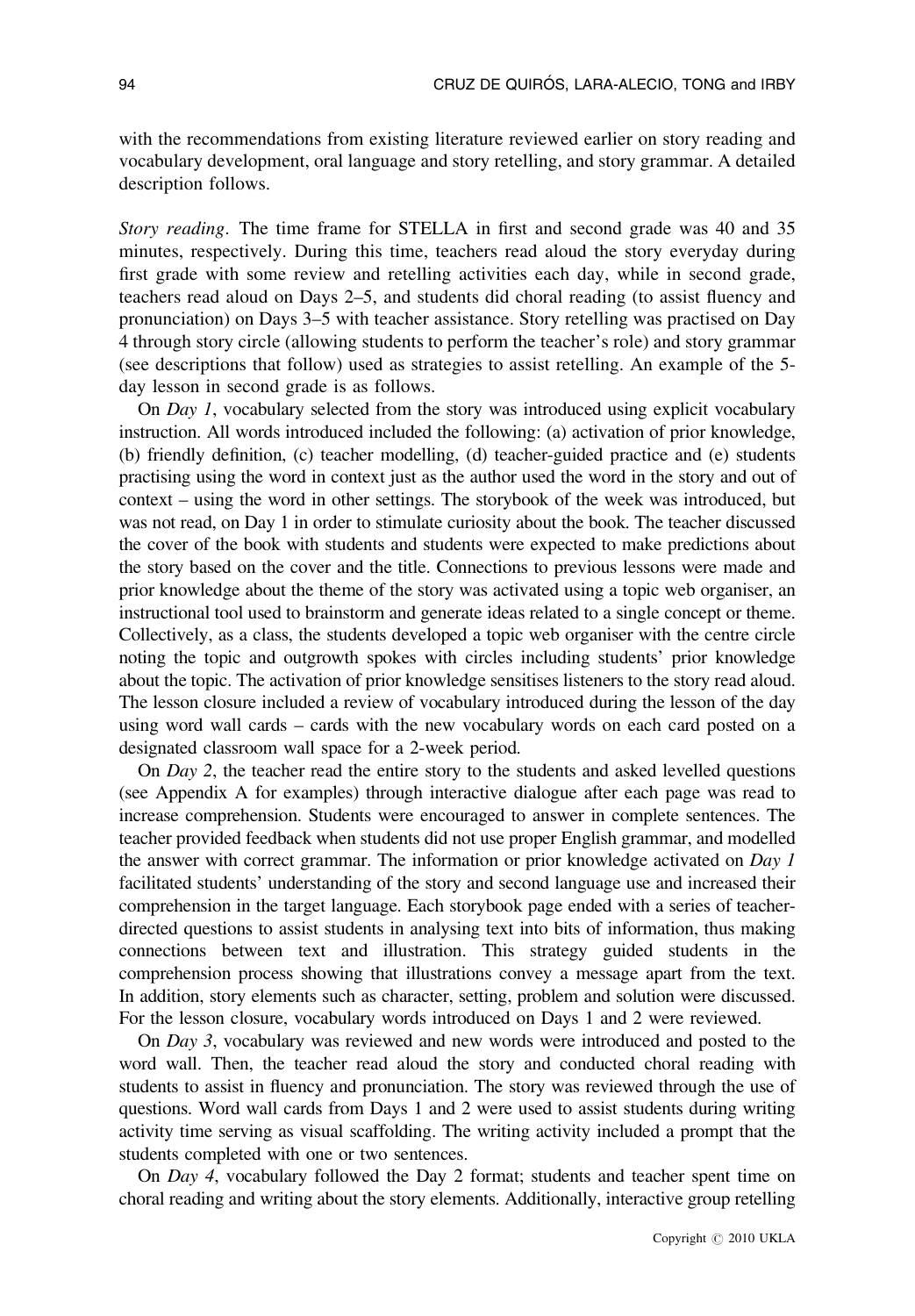via story circle was implemented, where students had to (a) use preprepared sentence strips and put them in order of the story and (b) use preprepared questions in which a pair of students guided each other in retelling the story using those questions. In addition, activities for story retelling, such as story circle, were practised for the story.

On the last day,  $Day\ 5$ , the story was reread by the teacher; students were engaged in the story circle activity used on Day 4. A culminating activity was included in which the students wrote a short paragraph about the story topic.

Vocabulary. Systematic direct and indirect vocabulary instruction was prominent in structured STELLA scripted lessons to assist in story comprehension. Second grade story lessons included an average of 12 new words per week. Additionally, to increase vocabulary knowledge, STELLA lessons provided teacher modelling, student practice and introduced words revisited. For example, the teacher provided practice on how to use the word in or out of context. The fundamental strategies used in STELLA to increase comprehension in L2 were repetition of the story read and vocabulary, cloze sentences and retelling. Teachers' rereading of the same story and repetition of activities related to the story allowed for students' development of oral language skills and their active engagement in a risk-free environment. Students had multiple exposures to the information in the second language and structured connections to their background knowledge. In first grade, five cloze sentences related to the story were used, and students were asked to select the correct word and explain the reason for that selection. Rhyming words were selected at first as scaffolding, in order to allow students to acquire necessary skills. In second grade, a word or two per page were covered from the story, which was presented using an ELMO, a document camera connected to a television that magnified the pictures and text in the storybooks. As students became more successful at recalling the missing words, phrases were then covered instead of single words, moving eventually to whole paragraphs, and progressing into every other page and finally the entire story. Teachers acted as facilitators scaffolding, when necessary, especially with the more challenging words.

The procedure to teach these new words included a friendly and easy to remember definition of the words found in the story. Once consensus about vocabulary selection was reached by the research team, a cloze sentence or completion idea was created for guided practice. Vocabulary cards were designed using yellow index cards and red font with the definition and a cloze sentence or completion idea on the back of the card to facilitate instruction. The teacher modelled the use of the word, followed by guided and independent practice using the new word both in and out of context (see Appendix B for an example of vocabulary instruction).

The word selection followed Beck, McKeown and Kucan's (2002) three tiers of vocabulary instruction criteria with modifications provided by Calderón et al. (2005) to accommodate the needs of ELLs. According to Beck et al. (2002), the words are classified as follows: (a) Tier 1, basic vocabulary such as table, pencil, book and so on; (b) Tier II words are high-frequency encountered words such as forecast, interest, determined and so on. These Tier II words are considered as the most productive and frequently encountered of the three tiers; and (c) Tier III words are content related. The research team took into consideration that for ELLs in early grades, Tier I words might not be part of their vocabulary and therefore should be introduced followed by Tier II words. As aforementioned, modifications for ELLs in our study included the use of Tier I words for early grades, use of cognates, depth of meaning and high utility. Finally, STELLA systematically organised and introduced ESL strategies to facilitate vocabulary knowledge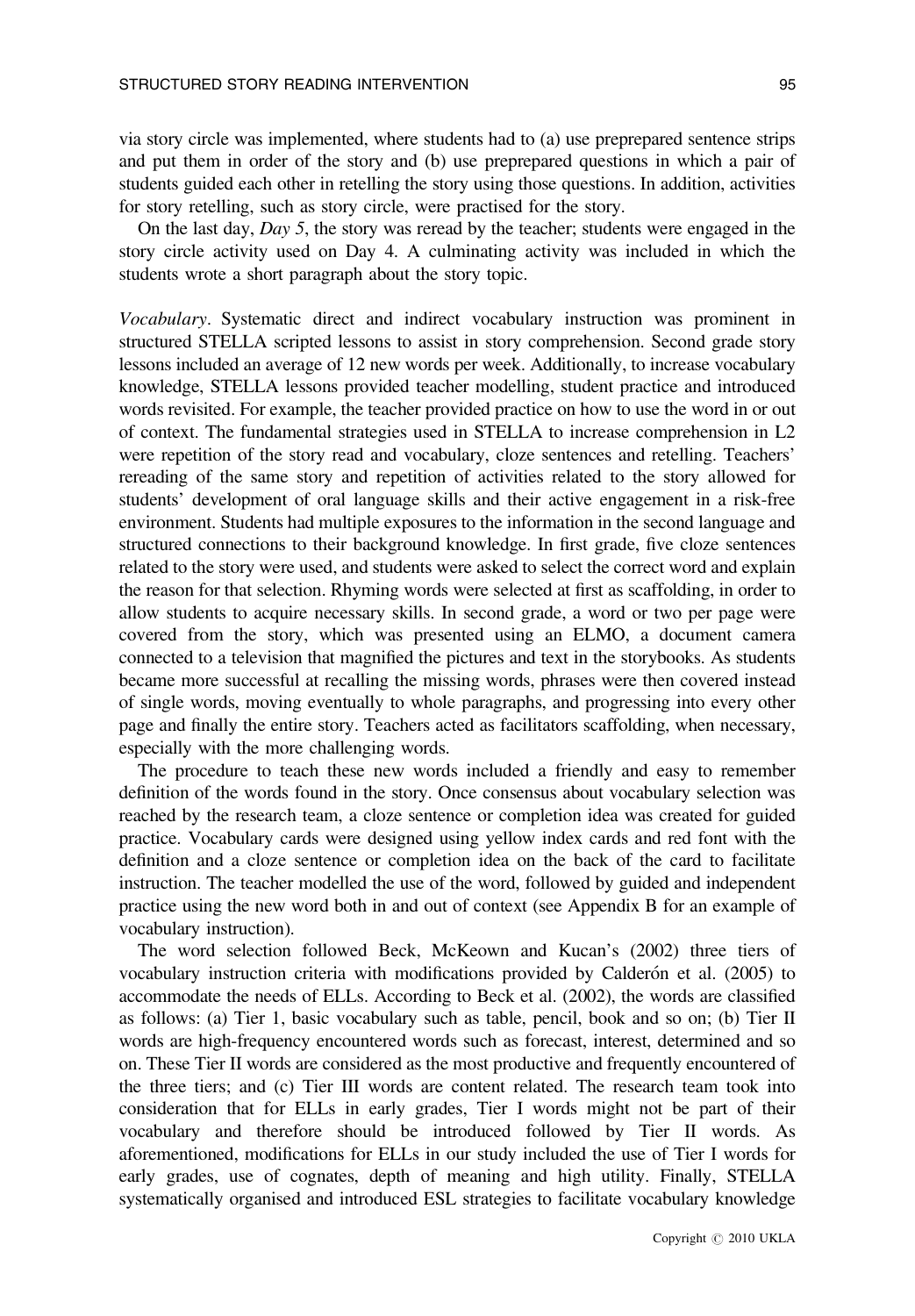and comprehension. (ESL strategies are instructional strategies that support and accommodate ELLs' needs allowing them to better understand the English language by reducing the level of anxiety and increasing knowledge of the target language [see Appendix C for a list of ESL strategies used in STELLA].)

Story grammar. STELLA provided instruction and modelling of story grammar or story elements (setting, characters, plot, problem and solution) with other activities such as story circle, story map (a visual representation with simple outline or detailed picture of the structure/main elements of a story), and ordering sequence of events using picture cards as scaffolds to comprehension in the target language. Because English oral language development was minimal at the beginning of first grade, students used signals, such as thumbs up/thumbs down, to show if they liked the title of the story, illustration, setting, character, ending of the story. Each story element was discussed and introduced individually in first grade. STELLA focused on one element at a time beginning with the character element by week 4 of first grade treatment implementation. As students moved to second grade, the element of sequence of events was introduced and practised using the story circle strategy, story map and sequencing cards. To further assist in comprehension, story grammar was practised on the third and fourth day of the lesson each week. The author and illustrators of the books were introduced first, followed by the setting and the characters, and later the students progressed into incorporating one or more elements of the story at a time. By the mid-first grade and throughout the second grade, students transitioned from oral responses to writing about the story grammar elements, including setting, characters, problem and solution. Because this instruction was in English, written story grammar for STELLA was not introduced until second grade, with the purpose that by that time students had acquired enough writing skills and enough English vocabulary to express their thoughts and knowledge in the second language. Teachers provided kind and encouraging feedback to the students and scaffolding when specified in the scripted lesson.

## Storybook selection

A key ingredient to a good story lesson is the storybook selection. STELLA storybooks were selected to address the diverse cognitive levels in the classroom. Fiction stories were introduced first in the larger longitudinal study in kindergarten, because this genre uses human characteristics related to students' everyday life experiences. Narrativeinformational and expository books were introduced later in first grade. By second grade, both narrative and informational books were used and each author's biography was made part of the 5-day lesson. Besides genre selection, vocabulary encountered in the stories played an important role in the selection of the story for the children. All six storybooks in our 6-week study were of interest to the children, and their illustrations were enticing, with many different types of art media to create effects that would assist ELLs in making meaning from the text (see Table 1 for a list of all six stories). Each book contained one story that was discussed during the 5-day lesson.

For the purpose of our study, the first and sixth books (within a frame of 6 weeks) scheduled within the larger project from weeks 21 to 26 in second grade were chosen for the retelling assessment. The first storybook (hence, Story 1) was The Great Fuzz Frenzy (Stevens & Crummel, 2005), a fable consisting of 981 words. It is a conversational story with two protagonists. A dog dropped a tennis ball down a hole, the underground town of the prairie dogs, where they lived in harmony until the strange fuzzy thing (tennis ball) was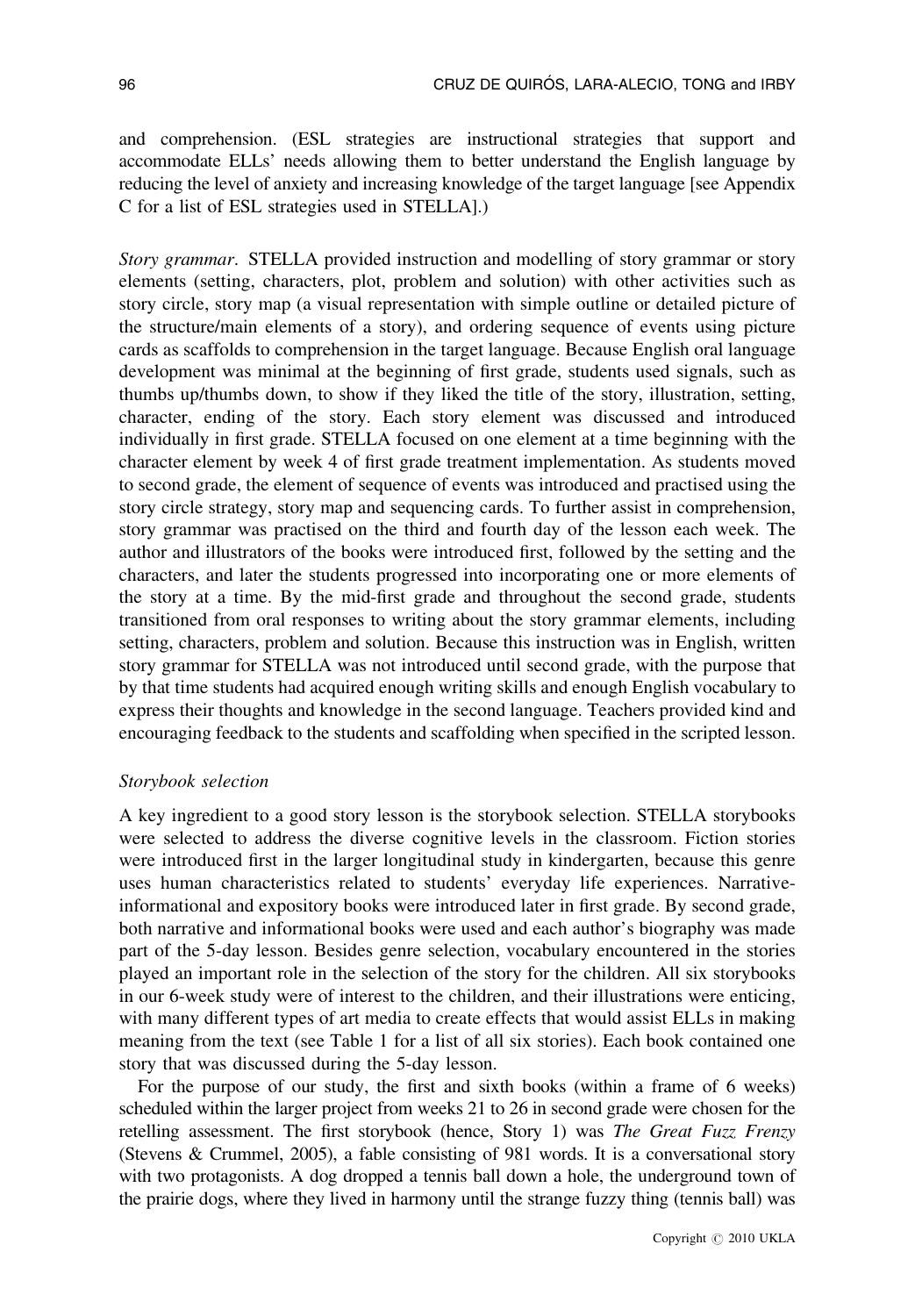#### STRUCTURED STORY READING INTERVENTION

| Week           | Storybook                         | Author               | Language | <b>Published Date</b> |  |
|----------------|-----------------------------------|----------------------|----------|-----------------------|--|
| -1             | Great Fuzz Frenzy                 | Janet Stevens        | English  | 9/1/2005              |  |
| 2              | Song and Dance Man                | Karen Ackerman       | English  | 1/15/1992             |  |
| 3              | Our Tree Named Steve              | Alan Zweibel         | English  | 3/17/2005             |  |
| $\overline{4}$ | Jack's Garden                     | Henry Cole           | English  | 3/19/1997             |  |
| .5             | Water Beds: Sleeping in the Ocean | Gail Langer Karwoski | English  | 8/20/2005             |  |
| 6              | Double Bones                      | Michael Dahl         | English  | 2005                  |  |

Table 1. Storybook selection for the 6-week period as scheduled.

Note: Stories used for this study.

discovered. The animals were afraid to touch this mysterious thing, but one was brave enough to touch it and remove some fuzz. They found out that the fuzzy thing could be easily removed and discovered many creative ways of using it and the prairie dogs had a party. This is a predictable book, appropriate for inferencing and lessons on friendship and community cooperation. Their reaction to events was written for ages 4–8, grades prekindergarten to the third grade. The sixth book during the 6-week intervention (deemed Story 2), Double Bones: The Adventures of Diplodocus (Dahl, 2005), contained 577 words. This narrative-informational book is a simple story where characters do not converse but it provides details about a single day in the land of the dinosaurs. A young diplodocus hatched from the egg and began to look for his mother. The mother diplodocus showed the young diplodocus where to look for food and water. A T-Rex showed up and attempted to attack them, but mother diplodocus plunged in the lake and young diplodocus followed her. Both mother and baby diplodocus escaped from the carnivore T-Rex. The illustrations for this storybook were simple, depicting the environment where the prehistoric animals lived. Each page contains additional notes in small print to enhance knowledge about the prehistoric creatures' behaviour and environment. This simple story about dinosaurs was written for ages 5–8, grades kindergarten to the third grade.

The time for STELLA strictly accounting for Story 1 reading by the teacher was 20 minutes on Day 2 and 15 minutes on Days 3–5 with choral reading (the story was not read on Day 1). For Story 2, the reading time was around 20–25 minutes on Day 2, and approximately 5–8 minutes on Days 3–5.

## Typical/comparison practice

An ESL block was delivered daily in typical practice classrooms, but the times varied between 45 and 60 minutes. Each control classroom teacher was required to read the same storybook as was used in the treatment classrooms during the 6-week intervention. Field notes from classroom observations conducted during the intervention of our study revealed that the majority of the comparison teachers did not expect students to answer in complete sentences. Of the five control group teachers, only one expected students to answer in complete sentences. Most of the time, the questions asked during story reading activity, which was usually around 15 minutes, only addressed low cognitive levels. Yes and No answers were accepted, but no further inquiry was encouraged. Students did not receive feedback when not using proper English grammar, nor did the teacher model how to answer with correct grammar. None of the control teachers were observed providing structured vocabulary instruction before story reading. Rather, they provided concurrent translation of the vocabulary or introduced the word with a definition using incidental vocabulary instruction, but did not provide practice on how to use the word in or out of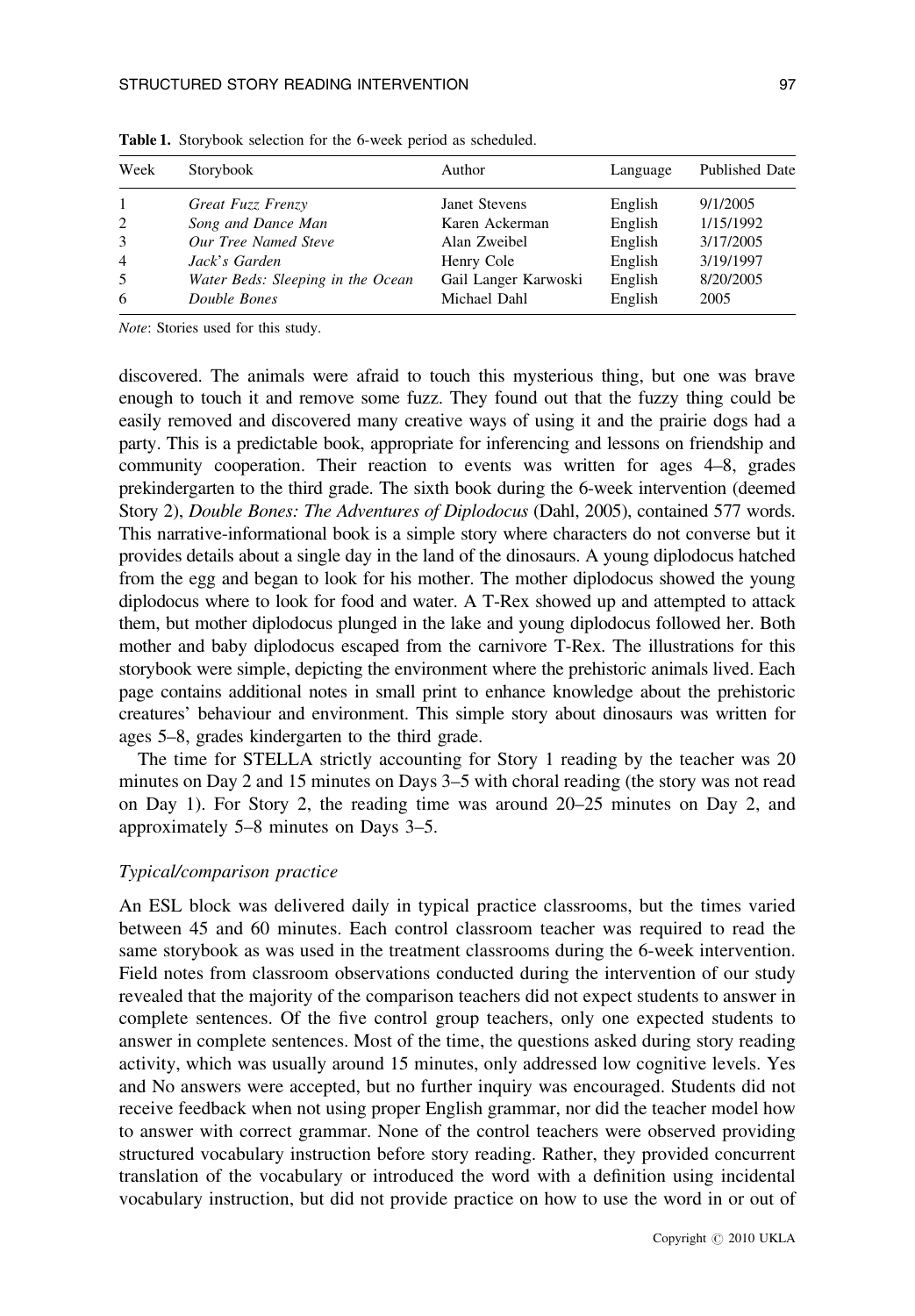context. It was evident during the observation that lessons were not planned for the ESL time. Inconsistency was also observed in the use of language.

## Testing and scoring procedures for retellings

For our study, story retellings were collected to measure story comprehension in English and Spanish utilising story grammar, because bilingual students' comprehension monitored in both languages provides a clear picture of comprehension. The English retellings were elicited first to minimise native language contribution to the retellings in the second language. Students retold Story 1 (a fiction storybook) and Story 2 (a narrative-informational book) selected for this study, after being instructed concerning the procedure to follow (see explanations below). Retellings have, in the past, been used by speech specialists and researchers to measure oral language development and to monitor progress.

At the end of week 21 and at the end of week 26 in second grade (the weeks of our study), the retelling assessment in English was conducted on Day 5 after all lessons were completed. The tester explained the intention and procedure of the retelling assessment to each student independently in a quiet area, then proceeded to show the respective storybook to the student participant and asked if he/she could retell the story.

Upon completion of the retelling assessment in English to the group, the tester read the same story to each student in Spanish (no STELLA lessons were delivered for the Spanish story reading) (see Appendix D for scripts used to elicit retellings in English and Spanish).

The story retelling assessment in both languages and stories were recorded, transcribed verbatim and scored. The English recordings were transcribed by native English-speaking graduate students, and the Spanish recordings were transcribed by native Spanishspeaking graduate students. Once all retellings were transcribed, each audiotaped retelling was listened to twice by the graduate student who transcribed the particular retellings to make sure that he/she captured all the words and expressions. One of the bilingual researchers listened again to all recordings while reading the respective transcriptions. Story grammar elements, in English and Spanish, were obtained using direct questions and retellings revision. Student participants in control and treatment groups had experienced being recorded previously for the purpose of the larger research project. All retellings were completed at student participants' schools in a quiet area.

A rubric for the story grammar was developed following a modified version of Thorndyke (1977), with the omission and addition of some elements in order to adapt to ELLs (see Appendix E). The major story elements described by Thorndyke as important for making the schemata for the story are setting, theme, plot and resolution. For our study, the elements used to score each retelling in English and Spanish were (a) setting (where and when), (b) characters (the main and secondary characters), (c) plot (beginning, middle and end, with supporting events), (e) the problem and (f) the solution.

## Inter-rater reliability of story grammar measurements

The story grammar consisted of four direct questions about the setting, characters, problem and solution. One category was scored by revisiting the retellings for information regarding plot (sequence of events). The percentage of agreement was calculated for each comprehension measure, and raters reached 91% mean agreement for story grammar scores on 25 samples. Table 2 portrays the inter-reliability of the story grammar measurements.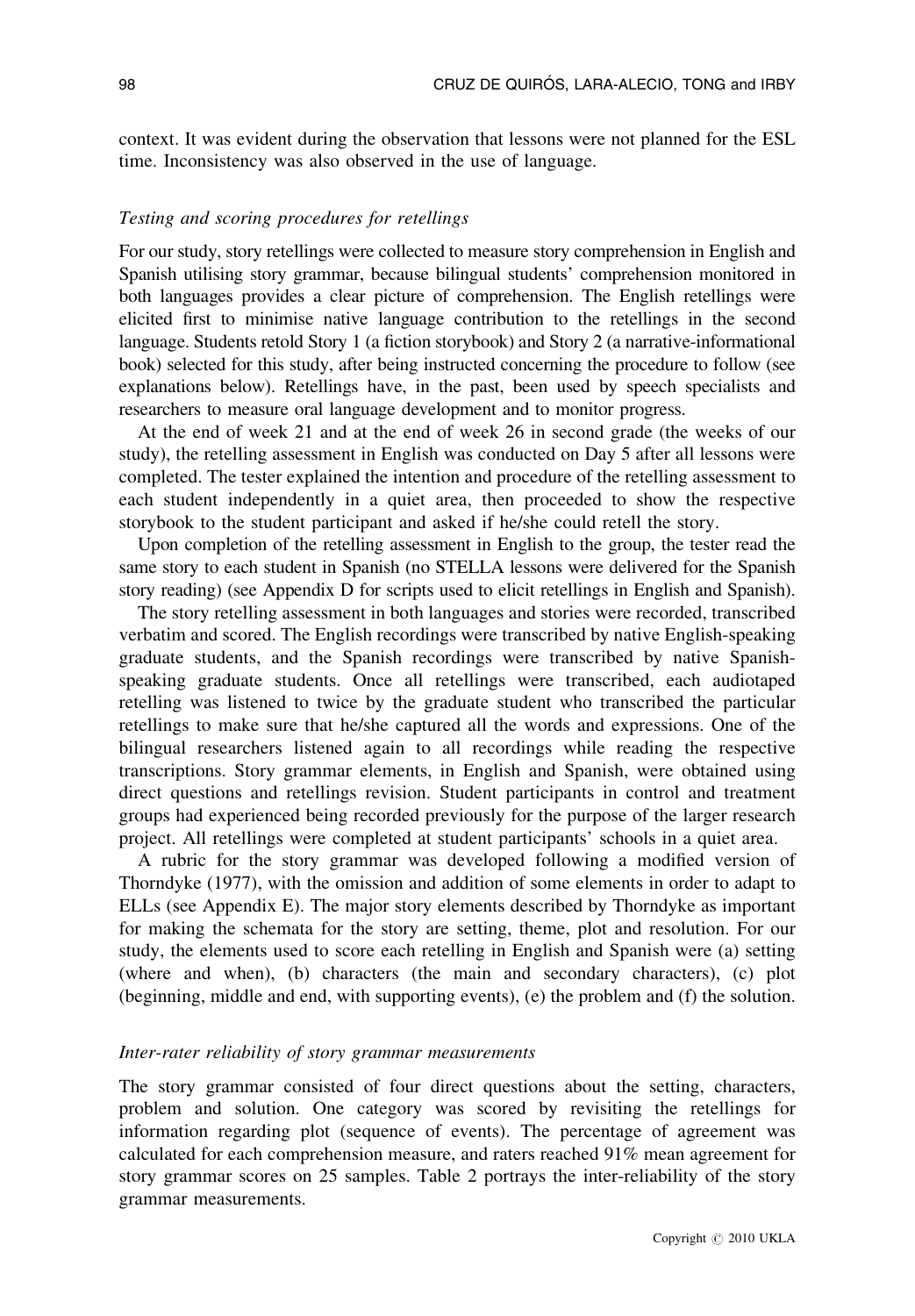| Measure   | Agreement | Disagreement | $\%$ |
|-----------|-----------|--------------|------|
| Setting   | 24        |              | 96   |
| Character | 23        |              | 92   |
| Plot      | 20        |              | 80   |
| Problem   | 24        |              | 96   |
| Solution  | 24        |              | 96   |

Table 2. Inter-rater reliability of story grammar measurements.

#### Data collection and analysis

During spring 2007, retellings for the two stories were collected among the same students who had progressed towards the end of second grade. To examine initial equivalence between the two groups, students' vocabulary knowledge, comprehension skills and nonverbal ability were measured for the larger research project, and were collected at the beginning of first grade (Fall, 2005). These measures included the subtests of Picture Vocabulary, Listening Comprehension and Passage Comprehension in Woodcock Language Proficiency Battery-Revised (WLPB-R; Woodcock, 1991; Woodcock & Munoz-Sandoval, 1995), standardised instruments assessing a broad range of language proficiency in speaking, listening, reading and writing in English and Spanish. The Picture Vocabulary is an expressive semantic task assessing vocabulary. In the Listening Comprehension subtest, test takers listen to a passage read to them and are asked to supply the single word missing at the end of the passage. The Passage Comprehension subtest includes multiple-choice questions that require test takers to point to the picture represented by a phrase. It also measures skills of reading a short passage and identifying a missing key word. A composite score was calculated based on the average W scores of Picture Vocabulary and Listening Comprehension, and was used as an indicator of oral language skills. Finally, students' nonverbal ability was measured by the Naglieri Nonverbal Ability Test (NNAT; Naglieri, 1997). It is designed to give a concise but reliable and valid nonverbal appraisal of general ability for children 5–17 years of age. All the test items require the student to analyse the associations among the parts of the divided matrix, the design and to determine which answer choice was correct, based on the information in the item. The NNAT has been utilised as an identification of gifted children, especially those who are culturally and linguistically diverse. The test is a group administration with approximately 30 minutes.

As a first step, students' vocabulary knowledge and reading comprehension in both languages, as well as their nonverbal cognitive ability were compared between treatment and comparison groups before the implementation of STELLA using independent samples t-test. No statistically significant difference was detected on vocabulary in either language (for English,  $t = .537$ ,  $p = .593$ ; for Spanish,  $t = 1.551$ ,  $p = .126$ ); or on reading comprehension (for English,  $t = -0.916$ ,  $p = 0.363$ ; for Spanish,  $t = -0.540$ ,  $p = 0.591$ ); or on nonverbal ability,  $t = -.910$ ,  $p = .366$ ). Therefore, it is evident that initial equivalence was established.

In the next step to determine if there was significant difference in the performance on each story grammar element between the treatment and comparison groups, between the two stories, as well as between English and Spanish, a repeated measures analysis of variance (ANOVA) was used. Thus, there were two within-participant factors: language (English vs Spanish) and story (Story 1 vs Story 2) and one between-participant factor of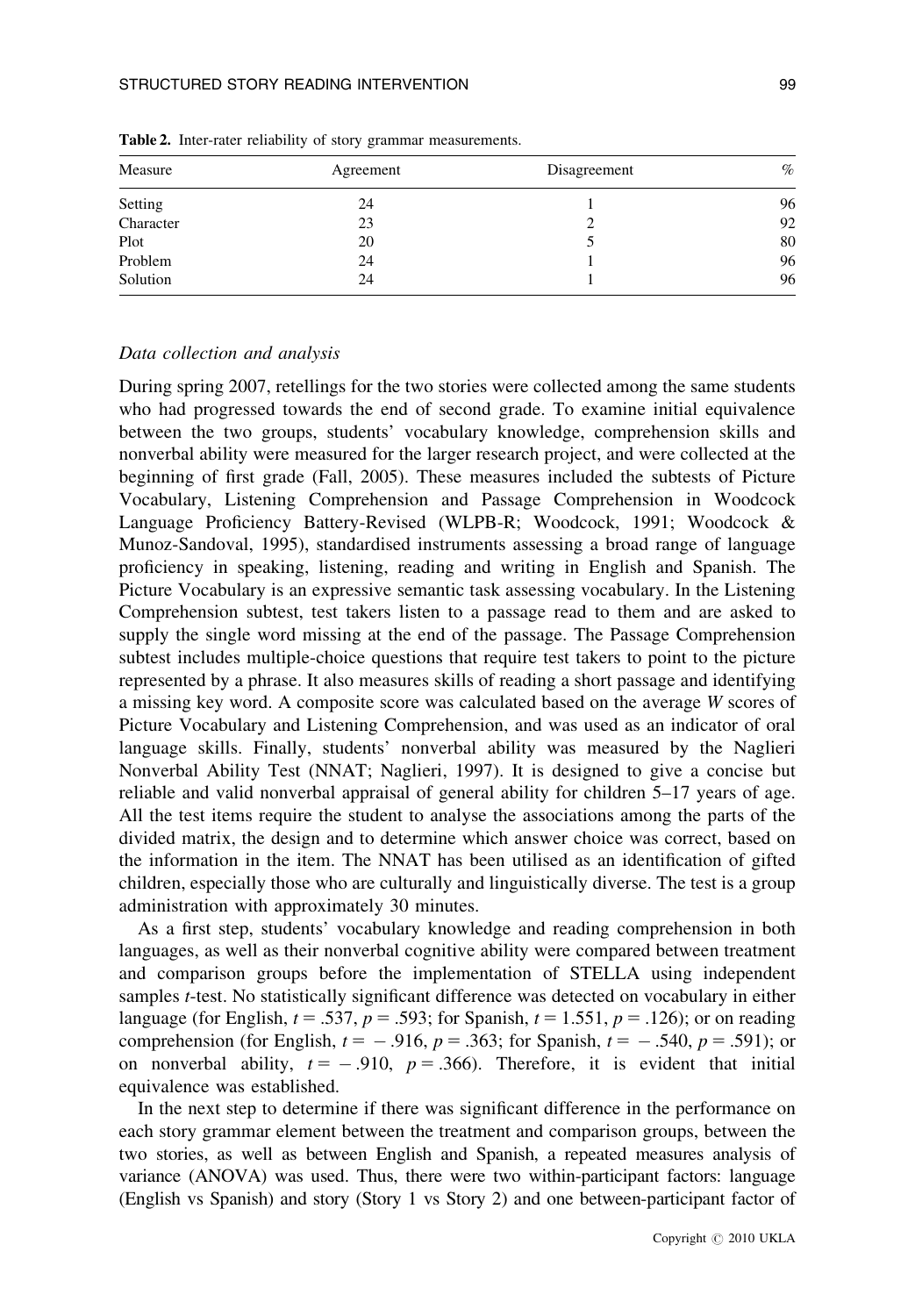|         | Group      | Setting |     | Character |     | Events |      | Problem |      | Solution |      |
|---------|------------|---------|-----|-----------|-----|--------|------|---------|------|----------|------|
|         |            | M       | SD  | M         | SD  | M      | SD   | M       | SD   | M        | SD   |
| English |            |         |     |           |     |        |      |         |      |          |      |
| Story 1 | Treatment  | 1.03    | .66 | 2.20      | .80 | 2.37   | 0.84 | 2.23    | 1.05 | 1.96     | 1.21 |
|         | Comparison | 0.39    | .50 | 0.76      | .83 | 1.00   | 1.00 | 1.08    | 0.86 | 0.82     | 0.85 |
| Story 2 | Treatment  | 1.34    | .64 | 2.77      | .49 | 2.63   | 0.60 | 2.66    | 0.90 | 2.44     | 0.90 |
|         | Comparison | 0.48    | .51 | 1.67      | .96 | 1.27   | 0.84 | 1.32    | 1.29 | 1.21     | 1.27 |
| Spanish |            |         |     |           |     |        |      |         |      |          |      |
| Story 1 | Treatment  | 1.34    | .73 | 2.47      | .66 | 2.53   | 0.75 | 2.53    | 0.75 | 2.03     | 0.90 |
|         | Comparison | 0.62    | .65 | 1.35      | .69 | 1.56   | 1.05 | 1.56    | 1.05 | 1.06     | 0.94 |
| Story 2 | Treatment  | 1.38    | .65 | 2.85      | .44 | 2.71   | 0.58 | 2.82    | 0.61 | 2.47     | 0.97 |
|         | Comparison | 0.71    | .52 | 1.91      | .93 | 1.76   | 0.82 | 1.72    | 1.18 | 1.28     | 1.18 |

Table 3. Means and standard deviation of story grammar in English and Spanish.

group (treatment vs comparison). Interaction effects between the main factors were also included. The reason to conduct a univariate analysis instead of a multivariate analysis is that we were interested in each of the story grammar measures so as to direct instruction. Such practice has been recommended in existing literature (e.g. Fiestas  $\&$  Peña, 2004; Myers & Well, 1991). While a conservative approach for a univariate analysis would adjust for Type I error rate, we chose to report uncorrected effects given the unavailability of data about the storytelling intervention effects in this population. Effect sizes were reported in the form of  $\eta_p^2$  (symbolised as  $\eta_p^2$ ). Preliminary analyses were performed to determine if the data met assumptions for repeated measures on story grammar scores collected in English and Spanish for both stories. Data were checked for normality and homogeneity of variance. Results indicated that data were normally distributed. Levene's test showed no statistically significant differences, and therefore it can be concluded that the assumptions were met. Descriptive statistics are presented in Table 3.

#### Results

In this section, results are presented by research question. Table 4 includes statistically significant main and interaction effects by story elements.

Research Question 1: Does ELLs' oral language proficiency, as measured by story grammar elements, differ by group (i.e. treatment vs comparison)?

The  $2 \times 2 \times 2$  repeated measures ANOVA yielded statistically significant effect of group on all of the five story elements,  $Fs > 50.709$ ,  $ps < .001$ ,  $\eta_p^2 s > .438$ , with treatment group obtaining a higher marginal mean than did comparison group for both languages and stories (see Table 4).

Research Question 2: Does ELLs' oral language proficiency, as measured by story grammar elements, differ by language (i.e. English vs Spanish)?

The  $2 \times 2 \times 2$  repeated measures ANOVA yielded statistically significant effect of language on four of the five story elements,  $Fs > 4.133$ ,  $ps < .05$ ,  $\eta_{p}^{2}s > .059$ , with students scoring higher in Spanish language than they did in English language for both stories and groups. No significant difference was found on the element of solution.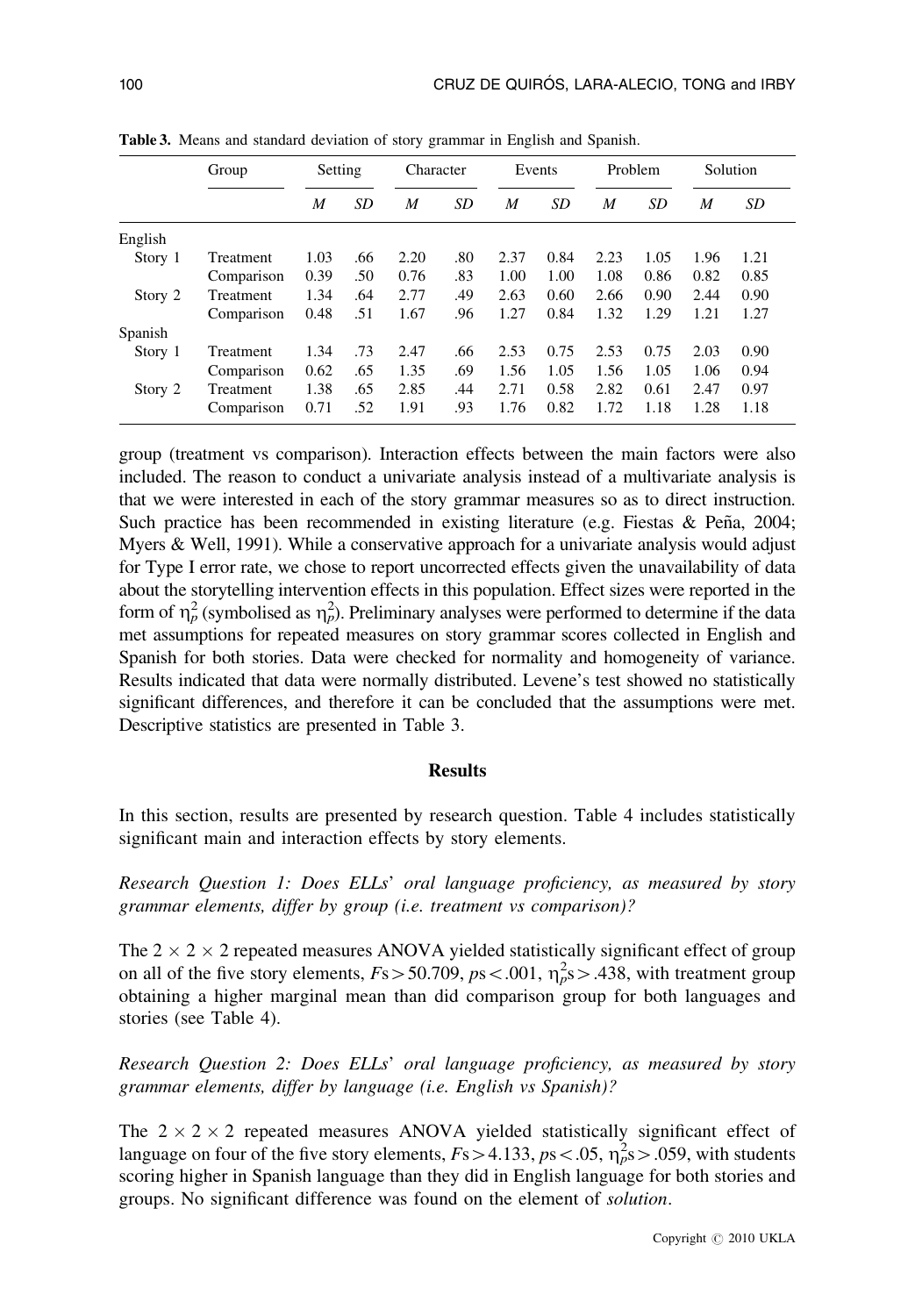| Effect                                    | Setting     |            | Character                     |            | Sequence<br>of events      |            | Problem      |            | Solution         |            |
|-------------------------------------------|-------------|------------|-------------------------------|------------|----------------------------|------------|--------------|------------|------------------|------------|
|                                           | F           | $\eta_p^2$ | $\boldsymbol{F}$              | $\eta_p^2$ | $\boldsymbol{F}$           | $\eta_p^2$ | F            | $\eta_p^2$ | $\boldsymbol{F}$ | $\eta_p^2$ |
| Group                                     | $50.709***$ |            | .438 120.507*** .646 73.71*** |            |                            | .531       | 65.424***    |            | .498 52.868***   | .445       |
| Language                                  | $10.954***$ |            | .142 18.252*** .217 10.627**  |            |                            | .141       | 4.133        | .059       |                  |            |
| Story                                     | 3.551       | .051       | $36.343***$                   |            | $.355$ 6.982 <sup>**</sup> | .097       | $14.077***$  | .176       | $8.191***$       | .11        |
| Language $\times$ Group                   | 0.404       |            | $.006 \pm 0.3.059$            | .044       | 4.726                      | .068       | 0.258        | .004       | 0.237            | .004       |
| Language $\times$ Story                   | 1.697       | .025       | 2.917                         | .042       | 0.012                      | < 0.001    | 1.368        | .020       | 0.193            | .003       |
| Group $\times$ Story                      | 0.376       | .006       | 1.298                         | .259       | 0.216                      |            | .003 < 0.001 | $-.001$    | 0.201            | .003       |
| Group $\times$ Language<br>$\times$ Story | 1.697       | .025       | 0.452                         | .007       | 0.012                      | < 0.001    | 0.898        | .013       | 0.025            | < 0.001    |

Table 4. Significant main and interaction effects by story element.

 $\mu$  < .05;  $\mu$  < .01;  $\mu$  = .001.



Figure 1. Average English and Spanish performance on sequence of events by group and story.

Research Question 3: Does ELLs' oral language proficiency, as measured by story grammar elements, differ by story genre (i.e. narrative vs narrative-informational)?

The  $2 \times 2 \times 2$  repeated measures ANOVA yielded statistically significant effect of language on four of the five story elements,  $Fs > 6.982$ ,  $ps < .01$ ,  $\eta_{\rho}^2 s > .097$ , with students performing at a higher level in Story 2 as compared with Story 1. No significant difference was found on the element of setting.

Research Question 4: Is there an interaction effect among group, language and story for ELLs' oral language proficiency?

In addition to these main effects, the only significant interaction effect was identified between language and group on the element of sequence of events,  $F = 4.726$ ,  $p = .033$ ,  $\eta_p^2$  = .068, indicating that the difference between Spanish and English was more evident in the comparison group but not observed in the treatment group for both stories. Such an interaction effect is depicted by Figure 1. All other interaction terms were found to be nonsignificant (see Table 4).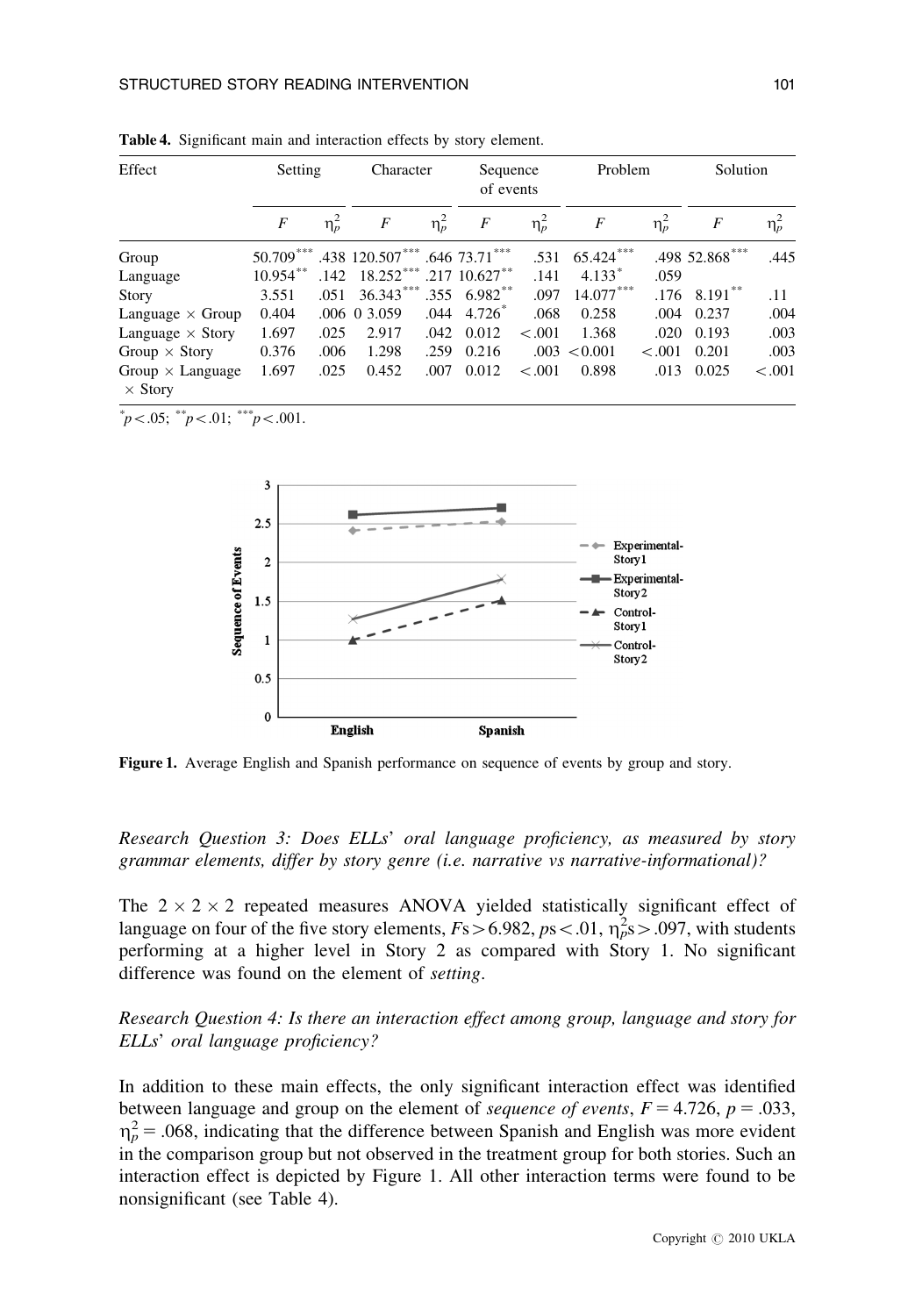#### Discussion

We examined the effect of a story retelling intervention, STELLA, in English for Spanish-speaking ELLs' comprehension as measured by story grammar. We sought to answer the following research questions: (a) Does ELLs' oral language proficiency, as measured by story grammar elements, differ by group (i.e. treatment vs comparison)? (b) Does ELLs' oral language proficiency, as measured by story grammar elements, differ by language (i.e. English vs Spanish)? (c) Does ELLs' oral language proficiency, as measured by story grammar elements, differ by story genre (i.e. narrative vs narrativeinformational)? And (d) is there an interaction effect among group, language and story for ELLs' oral language proficiency?

In response to the first research question, results suggested that students receiving STELLA, which included systematic and explicit instruction, outperformed their comparison peers in all five story elements with the effect sizes ranging between .438 and .646. Weekly practice of research-based instructional strategies such as: sequence of events, levelled questions and story circle oral or guided with prompts, story mapping, repeated story reading and summarising, shown to be effective when used in combination (Ramírez, 2000), might have accounted for the difference between structured story reading instruction and typical instruction in both languages. These strategies, when systematically planned, assisted in thought organisation and sequential ordering of events in the story, and therefore increased story comprehension. The findings suggest similarities to other studies' findings in oral language development. For example, story reading positively impacts vocabulary development and listening comprehension (Beck & McKeown, 1991; Hickman et al., 2004; Isbell et al., 2004). It is evident that students benefited from this intervention because they were able to comprehend what was read to them and to retell it based on the story elements of setting, character, sequence of events, problem and solution of the story.

In response to the second research question concerning difference in language, students showed stronger ability in their native language in four of five story elements, effect sizes ranging between .059 and .217, with the exception of solution, where there was no difference. Such results were expected in the Spanish oral production, because all students were identified as native Spanish speakers with limited English proficiency upon entering school. Findings of our study are consistent with Cummins (1983), Escamilla (1987), Miller et al. (2006) and Tong et al. (2008) that native language (L1) acquisition supports rather than hinders the transfer of skills from one language to the next. For example, Tong et al. (2008) determined that structured and explicit ESL instruction stimulates oral language development of ELLs in the target language, while sustaining this progress in their L1. Further, Isbell et al. (2004) found in their study that students performed better in the formal ending of the story. Their claim may illuminate our finding in that there was no difference between the two languages on solution element, because students appear to be able to retrieve story-ending information. Higher performance in students' native language could have been attributed to having the story read just before retellings were collected and the familiarity with the story that was practised in English before retelling in Spanish. However, as was mentioned earlier, we decided to elicit English retelling first because the participants were native Spanish speakers with limited English proficiency, and the retelling of the same story in their native language before English could have inflated their performance in English due to possible cross-language transfer.

In response to the third research question in which students' comprehension was measured by the production of the structural component of the story (story grammar) and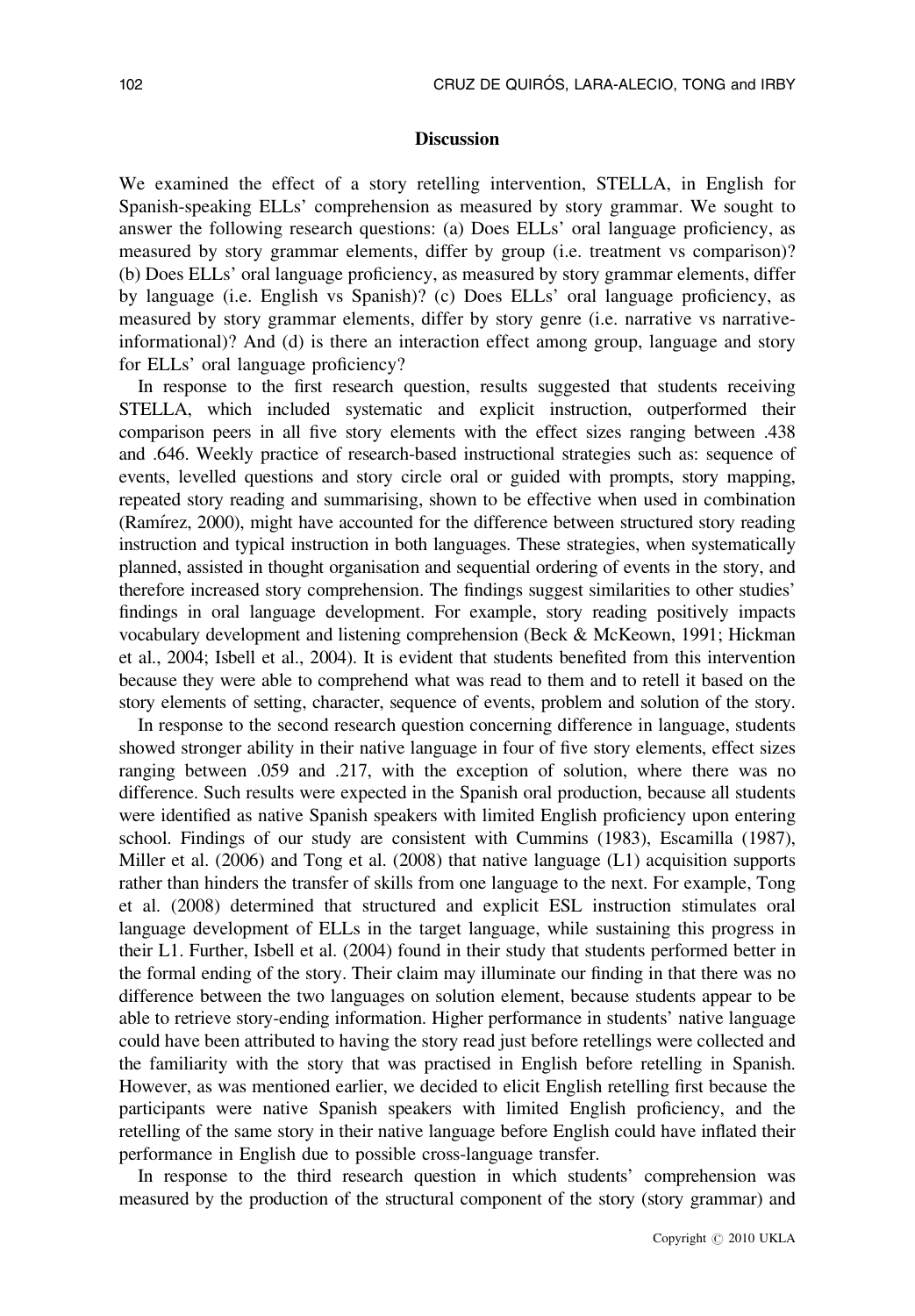compared by genre (narrative vs narrative-informational), results showed that the treatment group receiving structured story reading performed significantly better in story elements, and students on average performed at a higher level in Story 2 with effect sizes ranging between .097 and .355, except for the element of setting where no difference was detected.

On the elements of problem and solution, Story 1 contained multiple episodes in making the recall more challenging. As Mandler and Johnson (1977) explained, overall, it is more likely that recalling of cumulative stories is less because people tend to omit entire episodes. A potential explanation for the higher performance in Story 2 in comparison with Story 1 could have been the challenge to recall information when multiple cause and effect is part of the structure as it is the case in Story 1.

Limited research is available regarding ELLs' retelling performance as a result of story type/genre. We found that ELLs achieved a higher level of comprehension on the narrativeinformational story as compared with the narrative story. There might have been two confounding factors that influenced the results. For example, the text structure of Story 2 is simple, facilitating recall of story elements. In addition, this narrative-informational book was about dinosaurs, a favourite theme of elementary school children. As a result, students' prior knowledge (schema) about dinosaurs and dinosaurs' habitat could have influenced the recall of information. Further, we found that the magnitude of difference was particularly strong in the element of character, because there were fewer characters in Story 2 (only three characters) in comparison with Story 1 containing more than five characters. Therefore, future research is recommended to explore the content, style, topic and varied levels of story grammar elements that impact ELL students' comprehension.

Finally, we were not able to find any difference between the two story genres on the element of setting, and the examination of Table 2 reveals a low average score in both groups and languages on this element compared with other story elements. There are two possible explanations: first, STELLA may not have spent enough instructional time on this particular element, and second, the performance on setting may be age related. However, due to the limited literature on story reading and ELLs, no research can be located to provide a theoretical or empirical base. Therefore, future research is needed to investigate ELLs' comprehension as measured by story element of setting.

In the fourth research question, the interaction effect among group, language and story was investigated. The only interaction effect identified was among language and group in the element of sequence of events. On this story element, treatment students' performance was comparable in both languages; whereas, comparison students' Spanish performance exceeded their English performance. In addition, treatment students scored significantly higher than control peers in English retellings in both story genres. Such an interaction effect could have been due to the ceiling effect, which may have masked any potential improvement when the experimental participants responded in Spanish retellings (with means of 2.53 and 2.71 out of 3). An additional possibility for the result could be related to the district curriculum of Spanish language arts and ESL which were aligned with state standards, because under those standards, a second grade ELL student in a typical bilingual classroom is expected to (a) use a variety of strategies to comprehend selections read aloud and selections read independently in Spanish; (b) retell or act out the order of important events in stories in English; and (c) identify similarities and differences across texts such as in topics, characters and problems in English. Therefore, STELLA, the structured story reading in English during the ESL period used in the treatment group, could explain the significant difference in students' performance on the element of sequence of events between comparison and treatment groups (examples of students' retellings are listed in Appendix F).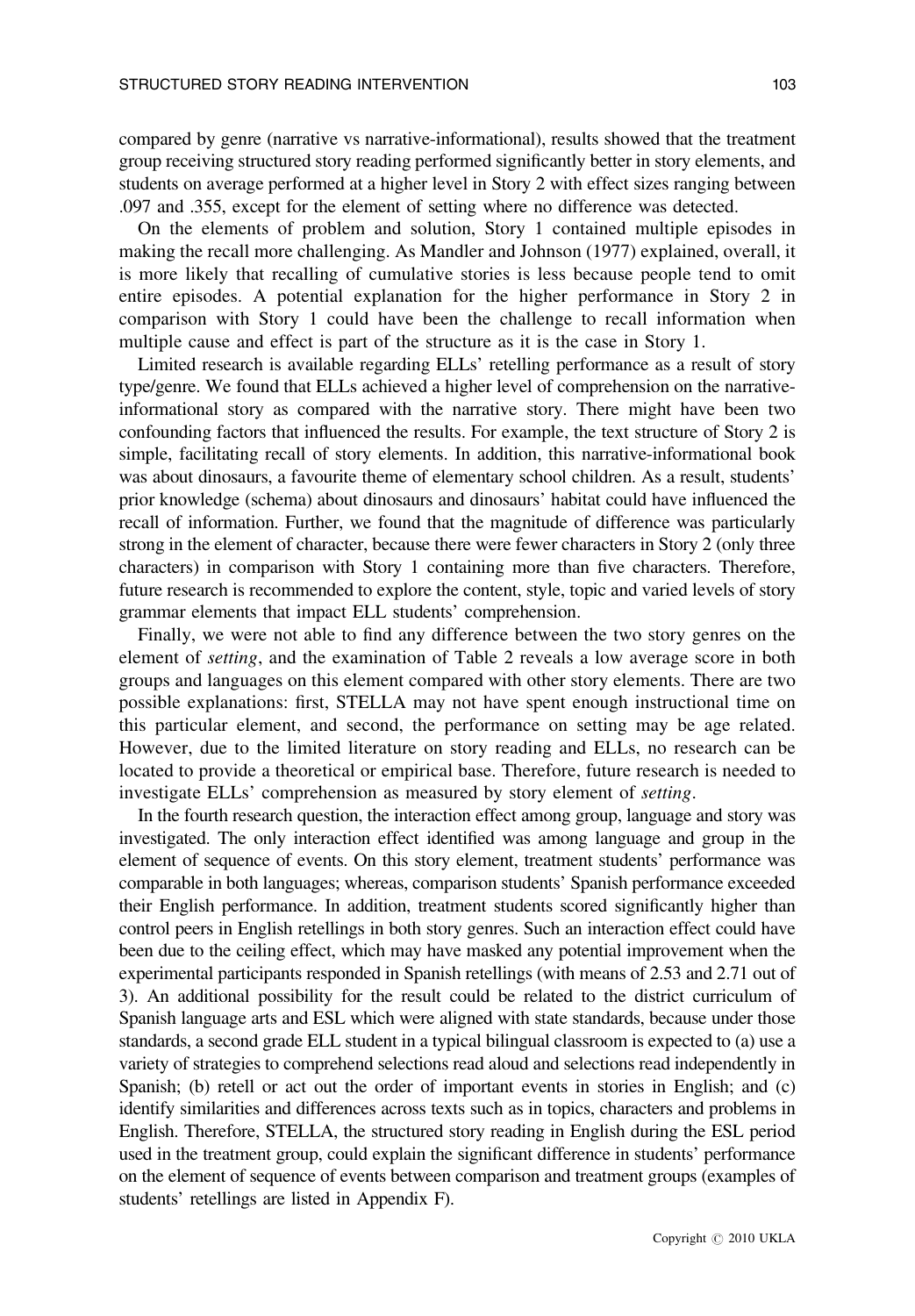One might argue that the higher performance of the treatment group might have been a result of more exposure to and repetition of the story and the vocabulary instruction used in the lessons. However, according to NCELA (2008b), repetition is essential for second language learners to improve vocabulary learning. Further, both groups of teachers were spending similar amounts of time reading the same stories and incorporating the ESL strategies (as indicated by district curriculum aligned with state standards). Yet, compared with treatment students, control peers lacked expressive vocabulary in their second language and found it difficult to retell in English.

In summary, we found a positive effect on the 2-year practice of structured story reading through STELLA during students' ESL instructional period. ELLs' oral language production including vocabulary and listening comprehension increased in the treatment group in both languages in accordance with research findings. Given the importance of the role that oral language, especially the role that listening comprehension plays in reading achievement, early childhood bilingual teachers could use structured story reading to increase vocabulary, story comprehension, as well as reading motivation, thereby maximising learning in native language and ESL. Additionally, the use of story grammar as an assessment tool to monitor not only oral language growth, cognitive skills and listening comprehension in ELL students' primary language and ESL concurrency could assist teachers in lesson planning, adjustments (as in instructional grouping) and/or modification of lesson plans. Equally important, bilingual and ESL teachers and ELLs could benefit from structured story reading training, and ELLs could benefit from a story retelling component in their curriculum such as structured story reading intervention with story retelling and higher order thinking as was provided in STELLA. To address ELLs' oral language proficiency needs, story retelling should encompass structured, planned teacher–student interactions using research-based instructional activities such as those found in STELLA.

# Limitations and recommendations for future research

There are several limitations of our study. First, to comply with the state law, in the larger study, the initial random assignment to treatment (STELLA) and control conditions was achieved at the school level, not at the individual student level. However, in this current study initial equivalence was established between the two randomly selected groups and therefore, internal validity was ensured. Second, because the purpose of this current study was to identify the effect of STELLA compared with story reading as would be typically implemented in the district, we did not provide scripts to the control teachers, nor were we able to control the strategies used during the lesson in the control condition; therefore, teacher effect was not accounted for in these classrooms. Finally, generalisability cannot be made beyond the school and student characteristics of this study. Despite these potential limitations, with a paucity of research in story retelling with second language learners and with no studies published on a particular intervention that purposefully combines story retelling with higher order thinking skills, we consider the study to be worthy to advance the discussion surrounding this topic.

Although it would be informative to compare students' retellings by different levels of general cognitive ability and by gender, this type of comparison was beyond the scope of our study. Future research is recommended to address cognitive levels (high, average and low) and gender differences using structured story reading with story retelling and higher order thinking as a treatment for ELL students in a bilingual setting and/or an English immersion setting. Another consideration should be to expose ELLs to structured story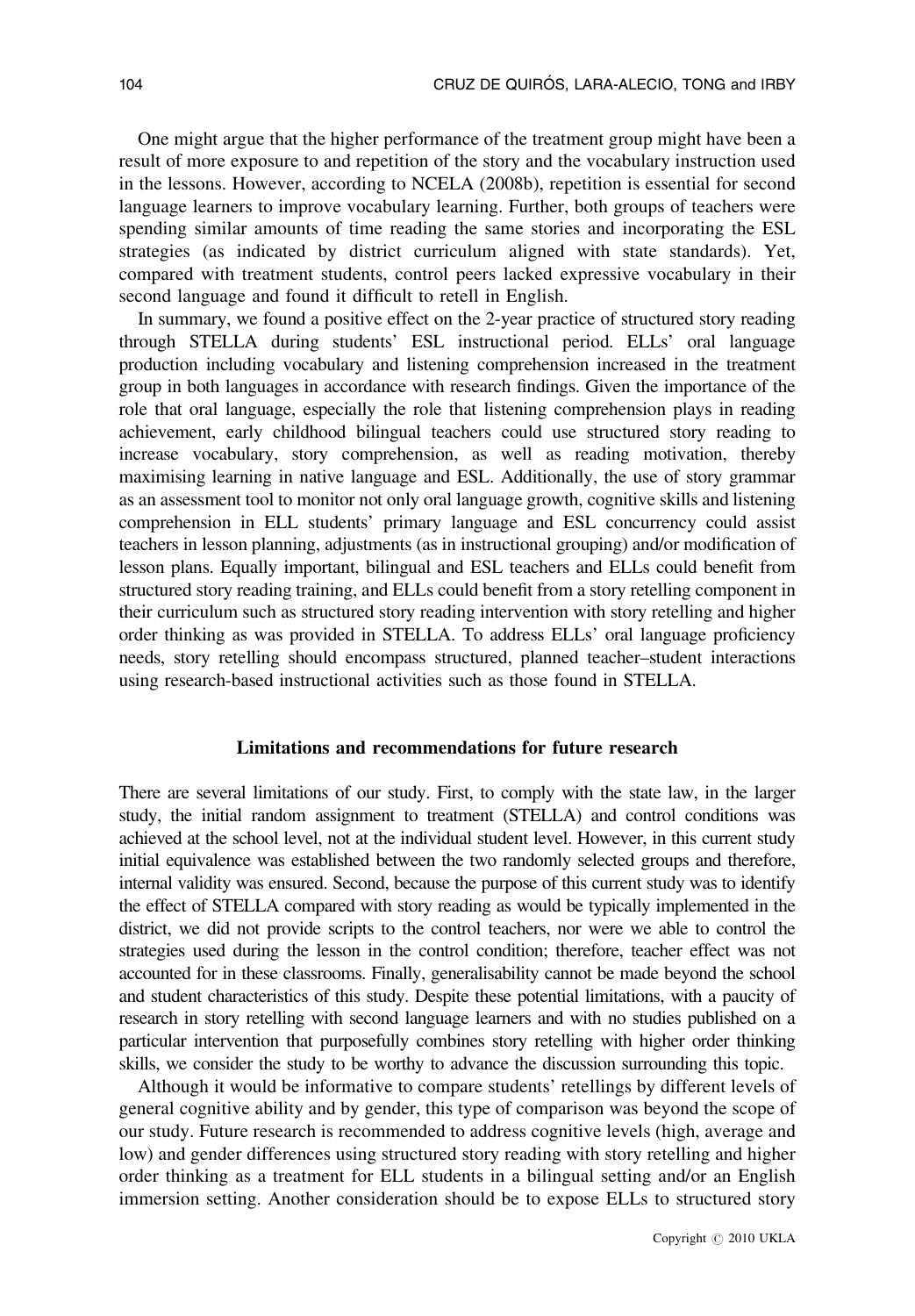reading in English and Spanish in order to study the specific effects of language transfer and oral and written literacy skills in both languages in relation to such an intervention.

Proficiency in the English language plays a critical role in academic success for ELLs to reduce the achievement gap with their native English peers. To assist ELLS in developing oral language proficiency, including listening comprehension in L2, educators should consider story retelling, as noted in STELLA, for early childhood bilingual classrooms. Although we cannot generalise our findings to all ELLs, the findings in this study suggest the importance of quality-structured instruction to promote vocabulary and listening comprehension skills among these ELLs.

We conclude that it is feasible that structured story reading activities, embedded with explicit vocabulary instruction and with teacher modelling on how to think utilising organisational tools, ESL strategies and strategies for cognitive literacy, such as story grammar, as evidenced in STELLA, are valuable for improving oral language proficiency for Spanish-speaking ELLs. Additionally, such an intervention is conducive specifically to improving vocabulary and listening comprehension in not only the native language, but also in the second language.

#### References

- Alexander, D.F. (1985). The effect of study skill training on learning disabled students' retelling of expository material. Journal of Applied Behavior Analysis, 18(3), 263–267, doi: 10.1901/jaba.1985.18-263.
- Anderson, R.C., Reynolds, R.E., Schallert, D.L. & Goetz, E.T. (1977). Frameworks for comprehending discourse. American Educational Research Journal, 14, 367–381, doi:10.3102/00028312014004367.
- Anderson, V. & Roit, M. (1998). Reading as a gateway to language proficiency for language-minority students in the elementary grades. In R.M. Gersten & R.T. Jimenez (Eds.), Promoting learning for culturally and linguistically diverse students: Classroom applications from contemporary research. (pp. 42–54). New York: Wadsworth.
- Au, K.H. (1993). Literacy instruction in multicultural settings. New York: Harcourt Brace.
- August, D. (2003). Supporting the development of English literacy in English language learners: Key issues and promising practices (Reports-Descriptive No. 61). Baltimore, MD: Center for Research on the Education of Students Placed at Risk.
- August, D. & Shanahan, T. (2006). Developing literacy in second-language learners: Report of the national literacy panel on language-minority children and youth. Mahwah, NJ: Lawrence Erlbaum Associates Publishers.
- Baker, S.K., Simmons, D.C. & Kameenui, E.J. (1995). Vocabulary acquisition: Curricular and instructional implications for diverse learners. Retrieved from http://idea.uoregon.edu/~ncite/documents/techrep/tech14.html
- Beck, I.L. & McKeown, M.G. (1991). Conditions of vocabulary acquisition. In R. Barr, M.L. Kamil, P. Mosenthal & P.D. Pearson (Eds.), Handbook of reading research. (Vol. II, pp. 789–814). White Plains, NY: Longman.
- Beck, I.L., McKeown, L.G. & Kucan, L. (2002). Bringing words to life: Robust vocabulary instruction. New York: The Guilford Press.
- Calderón, M., August, D., Slavin, R., Duran, D., Madden, N. & Cheung, A. (2005). Bringing words to life in classrooms with English-language learners. In E.H. Hiebert & M.L. Kamil (Eds.), Teaching and learning vocabulary: Bringing research to practice. (pp. 115–136). Mahwah, NJ: Lawrence Erlbaum Associates.
- Calderón, M., Hertz-Lazarowitz, R. & Slavin, R. (1998). Effects of bilingual cooperative integrated reading and composition on students making the transition from Spanish to English reading. Elementary School Journal, 99(2), 153–165.
- Carlo, M.S., August, D., McLaughlin, B., Snow, C.E., Dressler, C., Lippman, D.N. et al. (2004). Closing the gap: Addressing the vocabulary needs of English-language learners in bilingual and mainstream classrooms. Reading Research Quarterly, 39, 188–215, doi:10.1598/RRQ.39.2.3.
- Cummins, J. (1983). Language proficiency, biliteracy and French immersion. Canadian Journal of Education, 8, 117–138.
- Cummins, J. (1989). Language and literacy acquisition in bilingual contexts. Journal of Multilingual and Multicultural Development, 10, 17–31.
- Dahl, M. (2005). Double bones: The adventure of diplodocus. Minneapolis, MN: Picture Window Books.
- Dimino, J.A., Taylor, R.M. & Gersten, R.M. (1995). Synthesis of the research of story grammar as a mean to increase comprehension. Reading & Writing Quarterly: Overcoming Learning Difficulties, 11, 53–72, doi:10.1080/1057356950110105.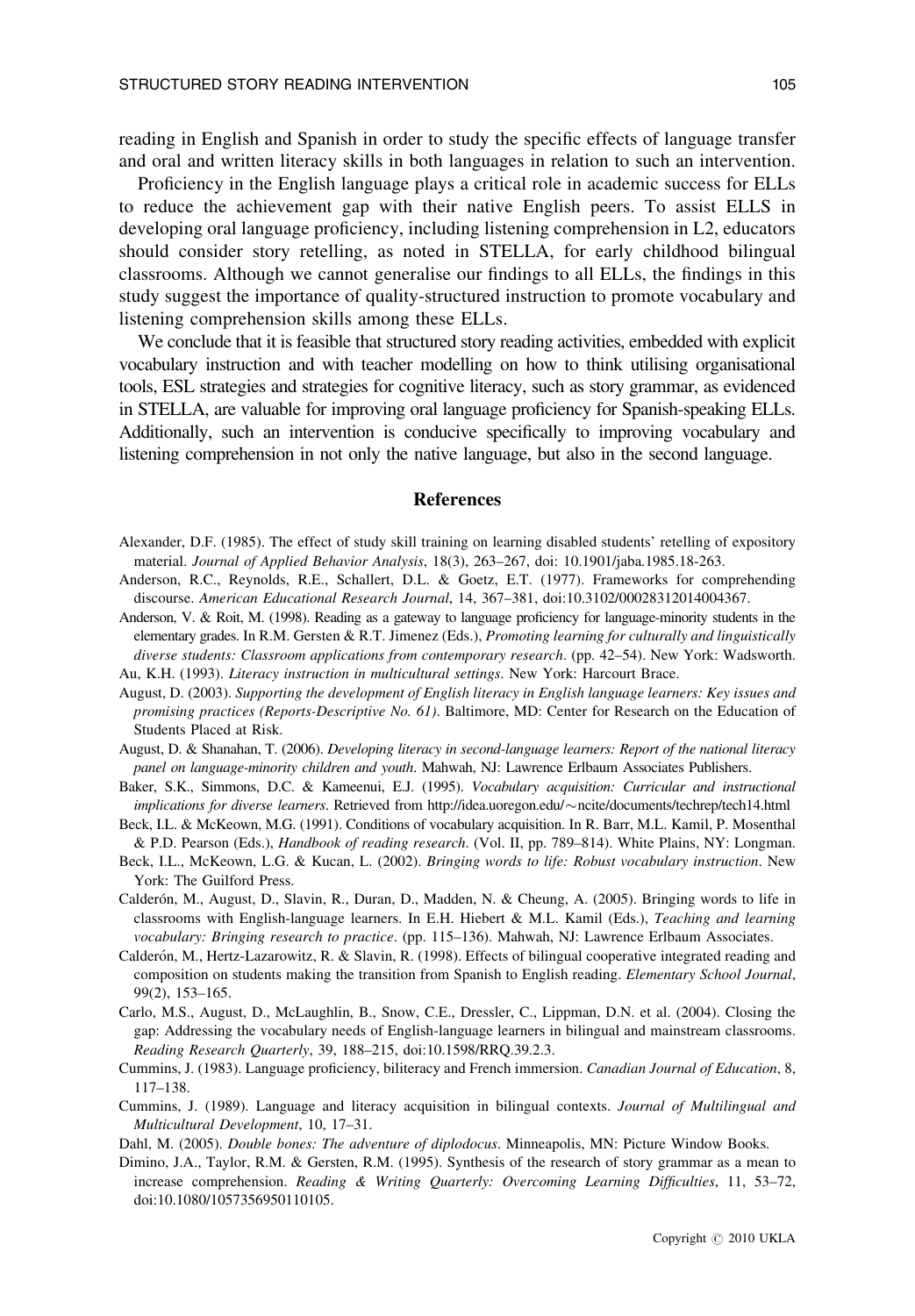- Escamilla, K. (1987) The relationship of native language reading achievement and oral English proficiency to future achievement in reading English as a second language. PhD Thesis. Department of Education, University of California, Los Angeles. Available from Dissertations and Theses database. (UMI No. 3390967).
- Ewers, C.A. & Brownson, S.M. (1999). Kindergarteners' vocabulary acquisition as a function of active vs passive storybook reading, prior vocabulary, and working memory. Reading Psychology, 20, 11-20, doi:10.1080/027027199278484.
- Faul, F., Erdfelder, E., Lang, A. & Buchner, A. (2007). G\*power 3: A flexible statistical power analysis program for the social, behavioral, and biomedical sciences. Behavior Research Methods, 39, 175–191.
- Fiestas, C. & Peña, E.D. (2004). Narrative discourse in bilingual children: Language and task effects. *Language* Speech Hearing Services in Schools, 35(2), 155–168, doi:10.1044/0161-1461.
- Gambrell, L., Koskinene, P.S. & Kapinus, B.A. (1991). Retelling and reading comprehension of proficient and less proficient readers. Journal of Educational Research, 84, 356–336.
- Gardill, M.C. & Jitendra, A.K. (1999). Advanced story map instruction: Effects on the reading comprehension of students with learning disabilities. Journal of Special Education, 33(1), 2-17. Retrieved from ERIC database.
- Genesee, F. (1999). Program alternatives for linguistically diverse students. Educational Practice Report 1. Santa Cruz, CA: Center for Research on Education Diversity and Excellence. Retrieved 1 May 2006 from http:// www.cal.org/crede/pubs/edpractice/EPR1.htm#tbe
- Gibson, A., Gold, J. & Sgouros, C. (2003). The power of a story retelling. Retrieved from http:// www.nationalserviceresources.org/files/legacy/filemanager/download/learns/spr2003.pdf
- Goldenberg, C. (2008). Teaching English language learners: What the research does and does not say. American Educator, 32, 8–44.
- Goodman, Y.M. (2001). Retelling of literature and the comprehension process. Theory into Practice, 21, 301–307.
- Gottlieb, M. (2006). Assessing English language learners. Thousand Oaks, CA: Corwin.
- Hansen, C.L. (1978). Story retellings with average and learning disabled readers as a measure of reading comprehension. Learning Disability Quarterly, 1, 62–69.
- Hayward, D.V., Gillam, R.B. & Lien, P. (2007). Retelling a script-based story: Do children with and without language impairments focus on script and story elements? American Journal of Speech-Language Pathology, 16(3), 235–245, doi:10.1044/1058-0360.
- Heilmann, J., Miller, J., Iglesias, A., Fabiano-Smith, L., Nockerts, A. & Andriacchi, K. (2008). Narrative transcription accuracy and reliability in two languages. Topics in Language Disorders, 28(2), 178–188, doi:10.1097/01.TLD.0000318937.39301.76.
- Herrell, A.L. & Jordan, M. (2008). 50 strategies for teaching English language learners. (3rd edn). Upper Saddle River, NJ: Pearson Education, Inc.
- Hickman, P., Pollard-Durodola, S. & Vaughn, S. (2004). Storybook reading: Improving vocabulary and comprehension for English language learners. The Reading Teacher, 57(8), 720–30.
- Humphries, T., Cardy, J.O., Worling, D.E. & Peets, K. (2004). Narrative comprehension and retelling abilities of children with nonverbal learning disabilities. Brain and Cognition, 56(1), 77–88, doi:10.1016/j.bandc.2004.06.001.
- Irby, B.J., Lara-Alecio, R., Quirós, A.M., Mathes, P. & Rodríguez, L. (2004). English language acquisition evaluation research program (Project ELLA): Second annual evaluation report. Washington, DC: Institute for Educational Sciences, US Department of Education.
- Irby, B.J., Quirós, A.M., Lara-Alecio, R., Rodriguez, L. & Mathes, P. (2009). What administrators should know about a research-based oral language development intervention for English language learners: A description of story retelling and higher order thinking for English language acquisition. International Journal of Educational Leadership Preparation, 3(3), 1–19. Retrieved from http://ijelp.expressacademic.org/article.php? autoID=222&issueID=67.
- Irwin, P.A. & Mitchell, J.N. (1983). A procedure for assessing the richness of retellings. Journal of Reading, 26(5), 391–396.
- Isbell, R.S., Sobol, J., Lindauer, L. & Lowrance, A. (2004). The effects of storytelling and story reading on the oral language complexity and story comprehension of young children. Early Childhood Education Journal, 32, 157–163, doi:0.1023/B:ECEJ.0000048967.94189.a3.
- Jimerson, S.R. & Kaufman, A.M. (2003). Reading, writing, and retention: A primer on grade retention research. The Reading Teacher, 56, 622–635, doi:10.2307/20205259.
- Kame'enui, E., Adams, M. & Lyon, R. (1996). Learning to read/reading to learn. Washington, DC: US Department of Education. Retrieved from ERIC database. (ED 398 691).
- Kamil, M.L. (Ed.) (2004). Vocabulary and comprehension instruction. In P. McCardle & V. Chhabra (Eds.), The voice of evidence in reading research. (pp. 213–234). Baltimore, MD: Paul H. Brookes Publishing Co.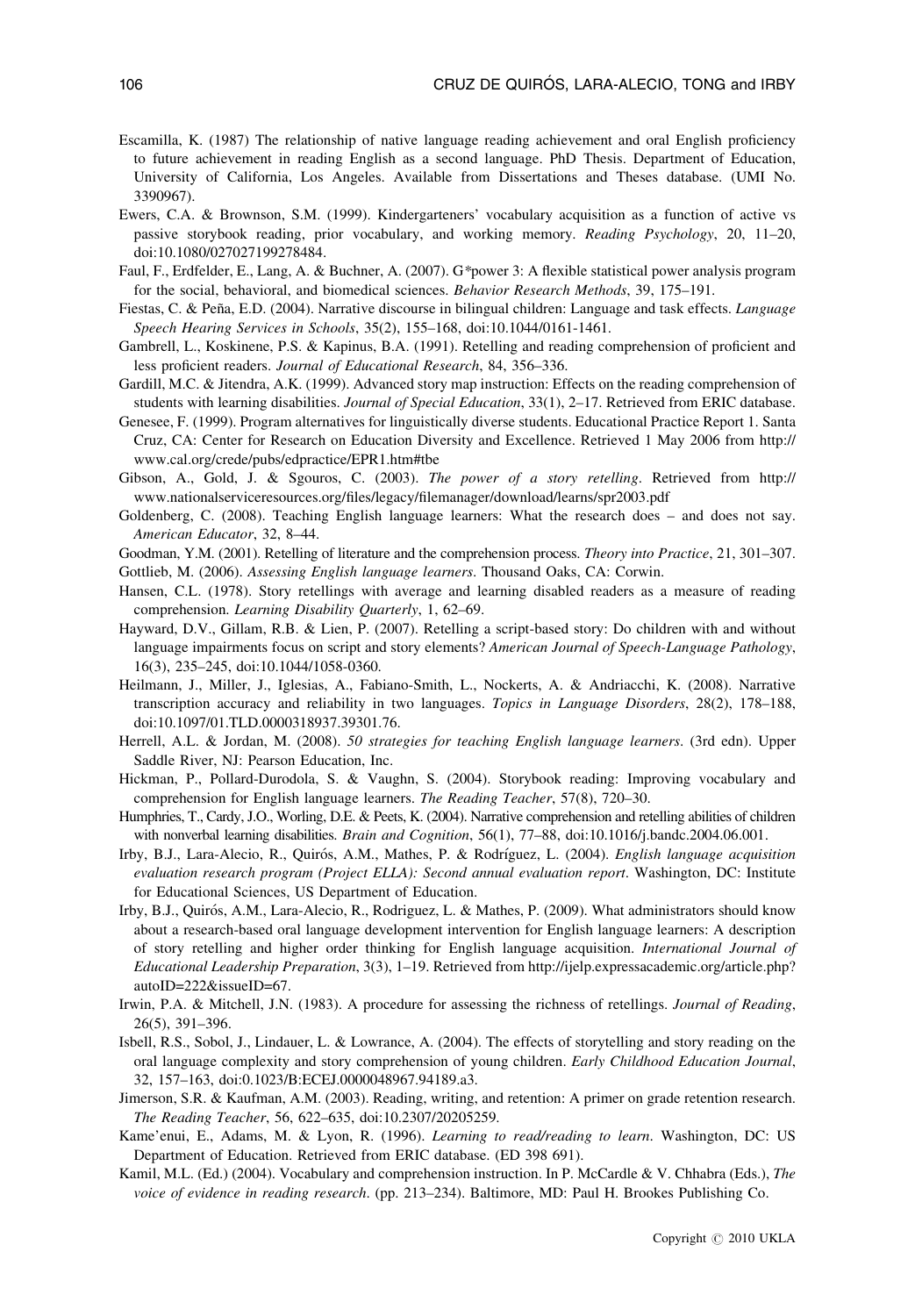- Mandler, J.M. & Johnson, N. (1977). Remembrance of things parsed: Story structure and recall. Cognitive Psychology, 9, 111–151.
- Merritt, D.D. & Liles, B.Z. (1989). Narrative analysis: Clinical applications of story generation and story retelling. Journal of Speech Hearing Disorder, 54(3), 438–447.
- Miller, J., Heilmann, J., Nockerts, A., Iglesias, A., Fabiano, L. & Francis, D. (2006). Oral language and reading in bilingual children. Learning Disabilities Research and Practice, 21, 30–43, doi:10.1111/j.1540-5826.2006.00205.
- Morrow, L.M. (1996). Story retelling: A discussion strategy to develop and assess comprehension. In L.B. Gambrell & J.F. Almasi (Eds.), *Lively discussions! Fostering engaged reading.* (pp. 265–285). Newark, DE: International Reading Association.
- Murphy, J.M. (1985). An investigation into the listening strategies of ESL college students. Retrieved from ERIC database. (ED27875).
- Myers, J.L. & Well, A.D. (1991). Research design and statistical analysis. New York: Harper-Collins.
- Naglieri, J.A. (1997). Naglieri nonverbal ability test. San Antonio, TX: The Psychological Corp.
- National Center for Education Statistics (2005). Student effort and educational progress. Washington, DC: US Department of Education. Retrieved from http://nces.ed.gov/programs/coe/2007/section3/table.asp?= 699.
- National Center for Education Statistics (2007). Participation in education: Elementary/secondary education. Washington, DC: US Department of Education. Retrieved from http://nces.ed.gov/pubs2007/2007066.pdf.
- National Clearinghouse for English Language Acquisition (1997). Academic achievement for secondary language minority students: Standards, measures and promising practices. Retrieved from http:// www.ncela.gwu.edu/files/rcd/BE021079/Academic\_Achievement.pdf
- National Clearinghouse for English Language Acquisition (2006). *Elementary and secondary enrollment of ELL* students in US: 1989–90 to 2004–2005. Retrieved from http://www.ncela.gwu.edu/expert/faq/08leps.html
- National Clearinghouse for English Language Acquisition (2008a). How many school-aged Limited English Proficient (LEP) students are there in the US? Retrieved from http://www.ncela.gwu.edu/expert/faq/01leps.html
- National Clearinghouse for English Language Acquisition (2008b). Educating English Language Learners: Building teacher capacity. Retrieved from http://www.ncela.gwu.edu/files/uploads/3/EducatingELLsBuildingTeacherCapacityVol1.pdf
- National Institute of Child Health and Human Development (2000). Report of the national reading panel: Teaching children to read: Reports of the subgroups (NIH Publication No. 00-4754). Washington, DC: US Government Printing Office.
- National Institute of Child Health and Human Development (2005). Pathways to reading: The role of oral language in the transition to reading. *Developmental Psychology*, 41(2), 428–442.
- Ovando, C.J. & Collier, V. (1998). Bilingual and ESL classrooms: Teaching in multicultural context. New York: McGraw Hill.
- Pappas, C. & Pettegrew, B. (1991). Learning to tell: Aspects of developing communicative competence in young children's story retelling. Curriculum Inquiry, 21(4), 419–434.
- Price, J.R., Roberts, J.E. & Jackson, S.C. (2006). Structural development of the fictional narratives of African American preschoolers. Language Speech and Hearing Services in Schools, 37, 178–190, doi:10.1044/0161-1461.
- Ramírez, J.D. (2000). Bilingualism and literacy: Problem or opportunity? A synthesis of reading research on bilingual students. Paper presented at the Research Symposium on High Standards in Reading for Students from Diverse Language Groups: Research, Practice & Policy held at Department of Education, 19–20 April. Washington, DC. Retrieved January 2008 from http://www.ncela.gwu.edu/files/rcd/BE023769/Bilingualism\_ and\_Literacy.pdf
- Reese, L., Garnier, H., Gallimore, R. & Goldenberg, C. (2000). Longitudinal analysis of the antecedents of emergent Spanish literacy and middle-school English reading achievement of Spanish-speaking students. American Educational Research Journal, 37(3), 633–662.
- Riches, C. & Genesee, F. (2006). Crosslinguistic and crossmodal issues. In F. Genesee, K.J. Lindholm, W.M. Saunders & D. Christian (Eds.), Educating English Language Learners: A synthesis of research evidence. (pp. 64–108). New York: Cambridge University Press.
- Roberts, G., Good, R. & Corcoran, S. (2005). Story retell: A fluency-based indicator of reading comprehension. School Psychology Quarterly, 20, 304–317, doi:10.1521/scpq.2005.20.3.304.
- Saenz, L.M., Fuchs, L.S. & Fuchs, D. (2005). Peer-assisted learning strategies for English language learners with learning disabilities. Exceptional Children, 71(3), 231–247.
- Saunders, W.M. & O'Brien, G. (2006). Oral Language. In F. Genesse, K. Lindholm-Leary, W.M. Saunders & D. Christian (Eds.), Educating English language learners: A synthesis of research evidence. (pp. 14–63). New York: Cambridge University Press.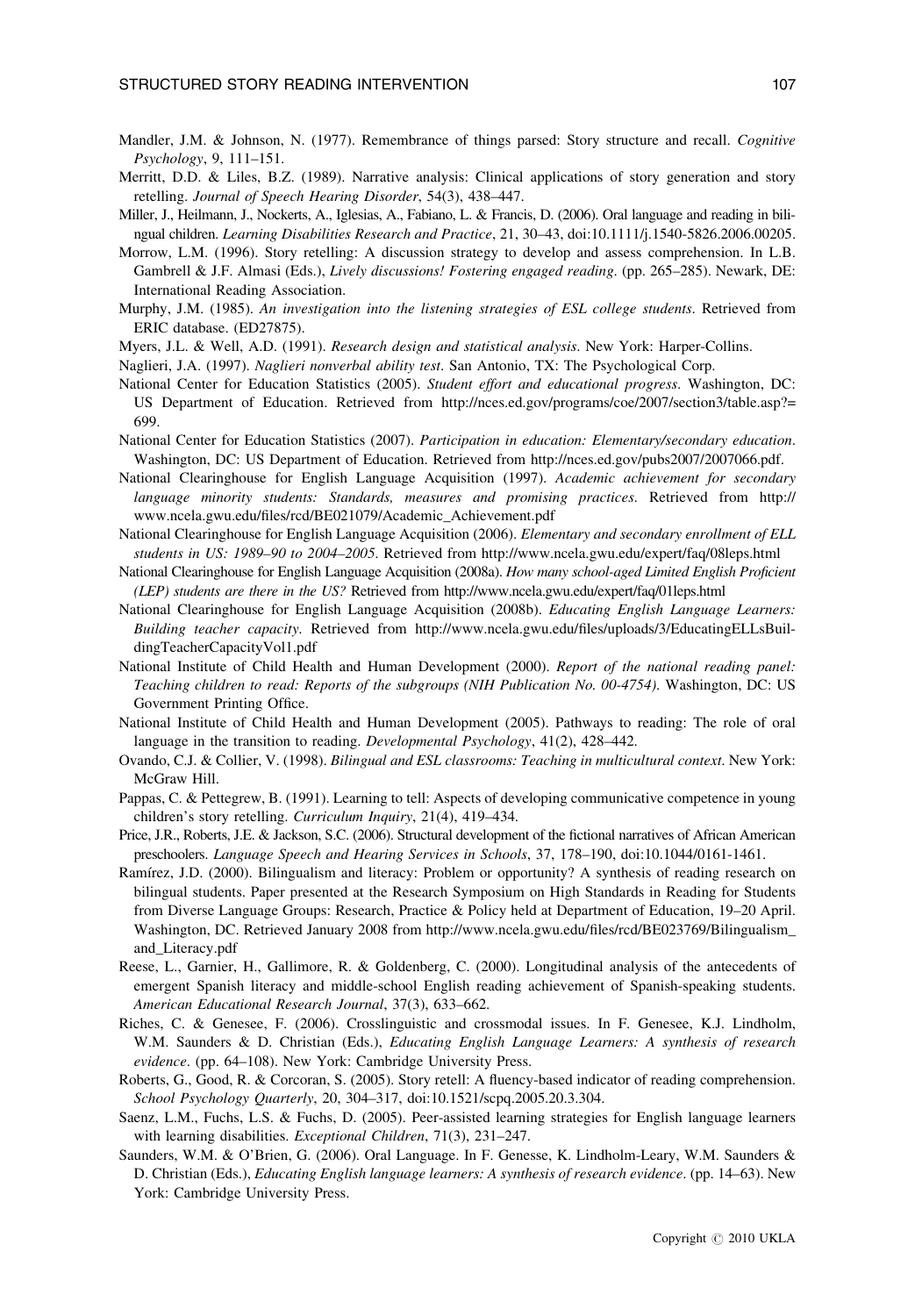- Schneider, P. & Dubé, R.V. (1996). Effect of pictorial versus oral story presentation on children's use of referring expressions in retell. First Language, 5(3), 283–302, doi:10.1177/014272379701705113.
- Schoenbrodt, L., Kerins, M. & Gesell, J. (2003). Using narrative language intervention as a tool to increase communicative competence in Spanish-speaking children. Language, Culture and Curriculum, 16(1), 48–59, doi:10.1080/07908310308666656.
- Seung, H.K. & Chapman, R.S. (2003). The effect of story presentations rates on story retelling by individuals with down syndrome. Applied Psycholinguistics, 24, 603–620, doi:10.1017/S0142716403000304.
- Sjogren, D. & Timpson, W. (1979). Framework for comprehending discourse: A replication study. American Educational Research Journal, 16, 341–346.
- Skarakis-Doyle, E., Dempsey, L. & Lee, C. (2008). Identifying language comprehension impairment in preschool children. Language Speech and Hearing Services in Schools, 39(1), 54–65, doi:10.1044/ 0161-1461.
- Slavin, R. & Cheung, A. (2005). A synthesis of research on language of reading instruction for English language learners. Review of Educational Research, 75(2), 247–284.
- Slavin, R.E. & Madden, N.A. (Eds.) (2001). One million children: Success for All. Thousand Oaks, CA: Corwin.
- Smith, C.B. & Ellis, D.M. (2003). Oral language development as a precursor to literacy. Washington, DC: Institute of Education Sciences (ED.) (ERIC Document Reproduction Service No. ED482005).
- Snow, C.E. (1983). Literacy and Language: Relationships during the preschool years. Harvard Educational Review, 53(2), 165–189.
- Snow, C.E. (2002). Reading for understanding: Toward an R & D program in reading comprehension. Santa Monica, CA: Rand.
- Snow, C.E., Burns, M.S. & Griffin, P. (Eds.) (1998). Preventing reading difficulties in young children. Washington, DC: National Academy Press.
- Stevens, J. & Crummel, S. (2005). The great fuzz frenzy. New York: Harcourt Children's Books.
- Texas Education Agency (2001). Chapter 128. Texas Essential Knowledge and Skills for Spanish Language Arts and Reading and English as a Second Language Subchapter A. Elementary. Retrieved from http:// ritter.tea.state.tx.us/rules/tac/chapter128/ch128a.html#128.1
- Texas Education Agency (2007). Economically disadvantage status report. Retrieved from http://www.tea. state.tx.us/adhocrpt/adstc07.html
- Texas Reading Initiative (2002). Beginning reading instruction. Retrieved from http://www.tea.state.tx.us/ reading/products/redbk1.pdf
- Thorndyke, P. (1977). Cognitive structures in comprehension and memory of narrative discourse. Cognitive Psychology, 9, 77–110.
- Tong, F., Lara-Alecio, R., Irby, B.J., Mathes, P. & Kwok, O. (2008). Accelerating early academic oral English development in transitional bilingual and structured English immersion programs. American Educational Research Journal, 45(4), 1011–1044, doi:10.3102/0002831208320790.
- Vandergrift, L. (1999). Facilitating second language listening comprehension: Acquiring successful strategies. English Language Teaching Journal, 53(3), 168–176, doi:10.1093/elt/53.3.
- Vandergrift, L. (2007). Recent developments in second and foreign language listening comprehension research. Language Teaching, 40, 191–210, doi:10.1017/S0261444807004338.
- Vandergrift, L. (2010). Researching listening in applied linguistics. In B. Paltridge & A. Phakiti (Eds.), Companion to research methods in applied linguistics. (pp. 160–173). London: Continuum.
- Vaughn, S., Mathes, P., Linan-Thompson, S., Cirino, P., Carlson, C., Pollard-Durodola, S. et al. (2006). Effectiveness of an English intervention for first-grade English language learners at risk for reading problems. Elementary School Journal, 107(2), 153–180, doi:10.1007/978-3-540-36917-2.
- Verdugo, D.R. & Belmonte, I.A. (2007). Using digital stories to improve listening comprehension with Spanish young learners of English. Language, Learning & Technology, 11, 87-101.
- Webb, S. (2007). The effects of repetition on vocabulary knowledge. Applied Linguistics, 28, 46–65, doi:10.1093/applin/aml048.
- Woodcock, R.W. (1991). Woodcock language proficiency battery–revised, English and Spanish forms: Examiner's manual. Itasca: Riverside.
- Woodcock, R.W. & Munoz-Sandoval, A.F. (1995). Woodcock language proficiency battery revised, Spanish form: Supplemental manual. Itasca: Riverside.
- Wright, H.H. & Newhoff, M. (2001). Narration abilities of children with language-learning disabilities in response to oral and written stimuli. American Journal of Speech Language Pathology, 10(3), 308–319, doi:10.1044/1058-0360.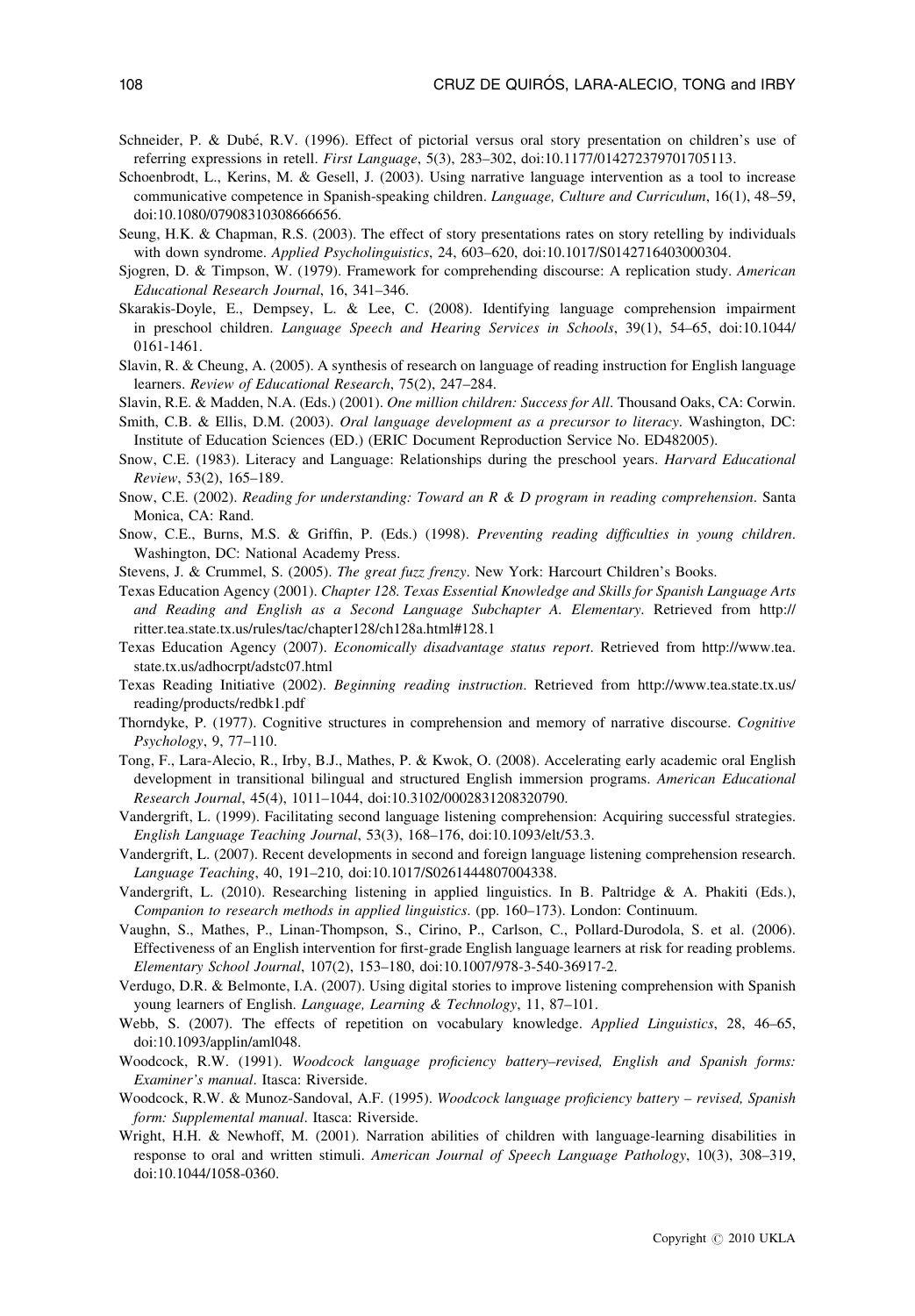# Appendix A: Higher order listening comprehension questions

Levelled questions about text and illustration are identified for every storybook page. Providing emphasis on the relationship between text and illustration in storybooks, the illustration complements the text or vice versa, text complements illustration.

Examples:

'Let's pretend you are one of the groundhogs; what questions would you ask about the fuzz thing?'

'How would you feel if you were having fun and someone talked to you in that way?' 'Could you come up with a new way of using the fuzz?'

Revisiting Vocabulary:

'You already learned what the word, swoop, means; so, what do you think happened in this picture?'

Story Circle: To Review the story

The Great Fuzz Frenzy story circle example:

- (a) Why was Big Bark considered to be the meanest dog in town?
- (b) What was the big frenzy all about?
- (c) What do you think went through Big Bark's head when he was swooped?
- (d) If you were the author, how would you have ended the story?
- (e) What did you like best about the story?

# Appendix B: Vocabulary instruction

(Show the vocabulary card for ridiculous.)

- Who can read what the card says? Wait for students to read the word.
- All together, ridiculous.

(Read the sentence on the back of the card.)

- Who can tell me what ridiculous means? Wait 5 sec. for students to respond. If after 5 seconds students do not answer continue with the lesson.
- Ridiculous means silly, absurd.
- Model the answer using the following stem '**Something ridiculous is \_\_\_\_\_.**' found on the back of the card. Wait for students to respond with their own sentences using the stem. Students should answer in a complete sentence. If students do not answer in a complete sentence, you need to model for them and ask them to repeat after you.
- Let's practise the word ridiculous. When I say 'Something ridiculous I can do is \_\_\_\_\_.', I could say, 'Something ridiculous I could do is . . . to dress like a groundhog to come to school.'
- Your turn, 'Something ridiculous I can do is ... Wait for 2 to 3 students to respond. Students should answer in a complete sentence.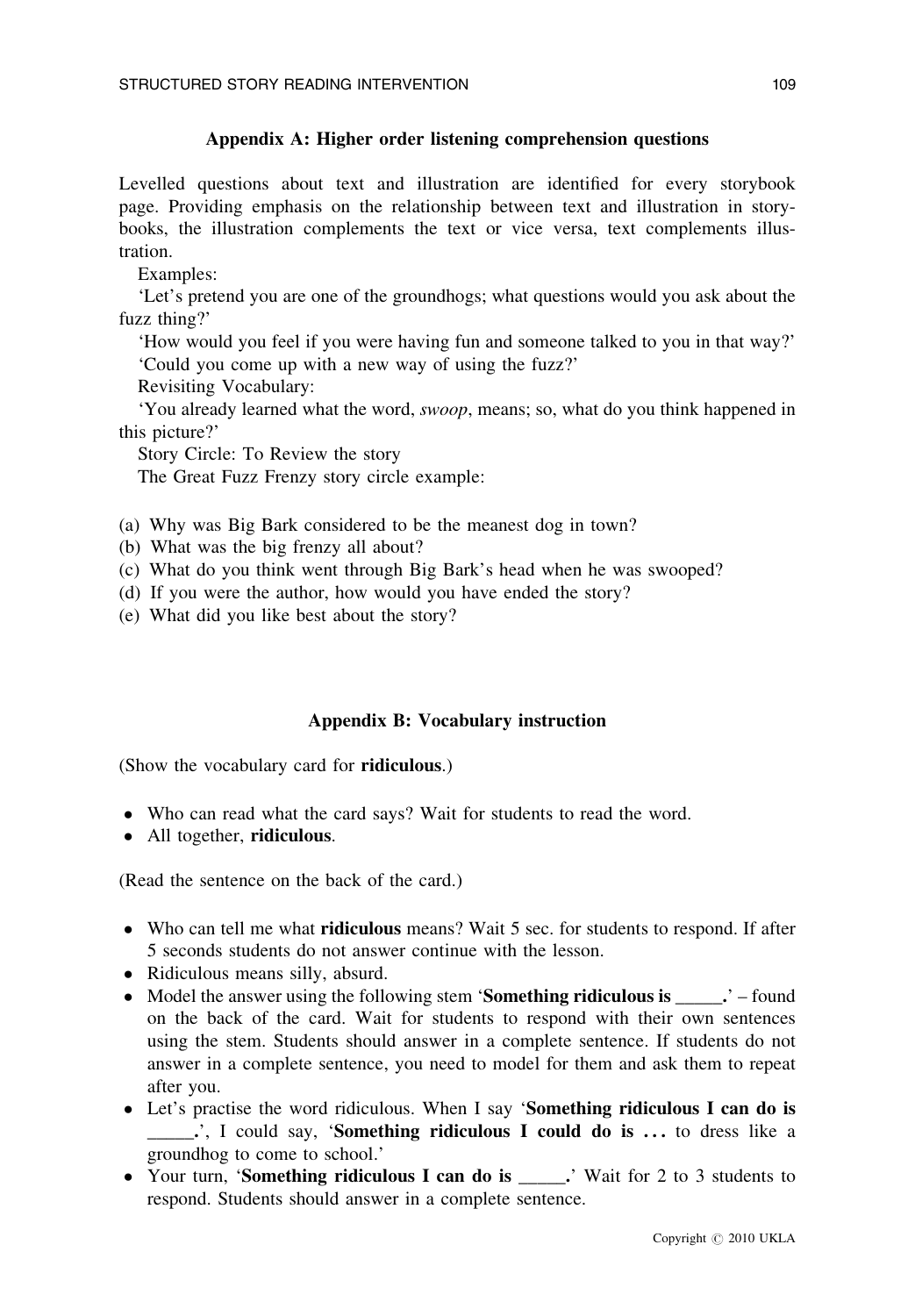# Appendix C: ESL strategies used in STELLA

# Graphic organisers

- Purpose: (a) to enhance story comprehension by activating prior knowledge, (b) to assist in the organisation of thoughts and prior knowledge
- Selection: dependent upon the story and objectives for the lesson

Types: (a) topic web, (b) what I know and what I learned chart, (c) story mapping, (d) sequence chart and (e) Venn Diagram

# Repetition

- Reread story reading
- Revisiting vocabulary introduced in previous stories
- Retelling
- Cloze sentences

# Guided Practice

- Choral reading
- Story circle time
- Story grammar practice

# Preview/Review

• Short preview of the lesson in students' native language (Spanish)

# Interactive Read Aloud

Using expression, different characters voices, use of gestures, prediction

# Word Wall

Picture/word story vocabulary card placed on a visible area

# L2 clarified by L1

• Second language clarified by L1 if needed for comprehension

# Academic Scaffolding

• Storybook connection to science concepts through graphic organisers, preview/review or explicit vocabulary instruction of science terms

# Appendix D: Script to elicit retellings

Say to STUDENT 'You already heard the story, The Great Fuzz Frenzy. Now, I want you to tell the story back to me. I will be recording your story, The Great Fuzz Frenzy. Make sure you tell them everything you know about the story, The Great Fuzz Frenzy, from the start of the story till the end. In your retelling, I want you to include the place or time of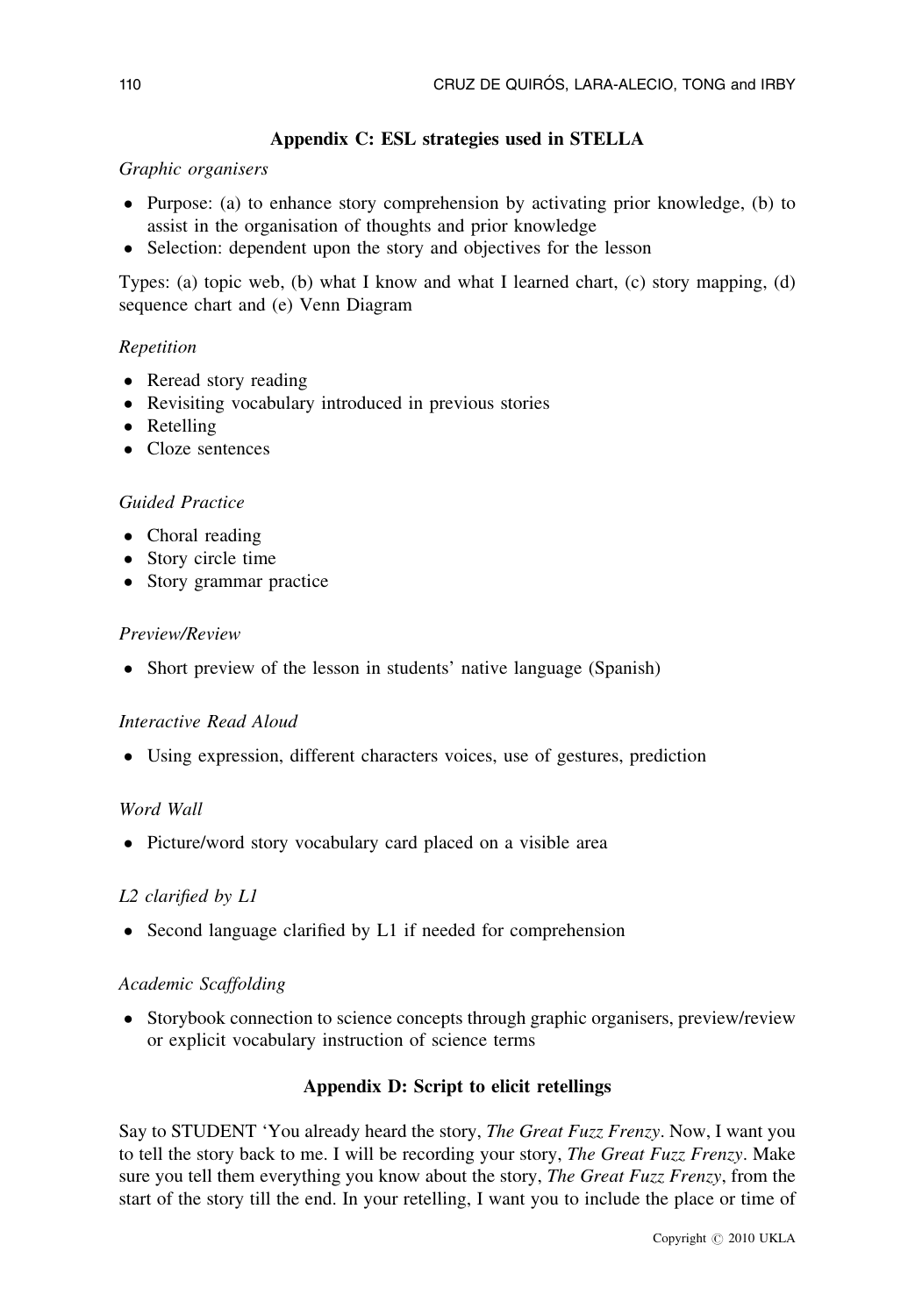the story, the characters, the problems, and solution. Do you think you can do that?' (Wait for student to respond.)

'Tell me when you are ready to start. Great! Let's begin.' (Turn on the tape recorder) 'Now!'

- $\Box$  Set the timer and recorder as soon as the child is ready to retell.
- $\Box$  If the student makes a full stop ask the child 'Is that all, do you have anything else to tell or share?' If the child says 'no' then continue.

Record the start time and ending time.

- What was the setting of the story?
- Who was the main character?
- Any other character(s) were in the story?
- What was the problem in the story?
- How was it solved?

# Appendix E: Story grammar rubric

| Indicator                    | $\Omega$                                                      |                                                                                                          | $\overline{c}$                                                                                         | 3                                                                                                  |
|------------------------------|---------------------------------------------------------------|----------------------------------------------------------------------------------------------------------|--------------------------------------------------------------------------------------------------------|----------------------------------------------------------------------------------------------------|
| Setting<br>When $&$<br>Where | Unable to identify<br>the setting                             | Partial mention<br>When or Where,<br>that is in the hole                                                 | Moderate description<br>More than partial but<br>not full description                                  | Both When and Where<br>Revised retell for time                                                     |
| <b>Characters</b>            | Unable to recall<br>any character<br>at all                   | Mention one<br>character<br>If only one character give three points<br>in the story give<br>three points | Mention two characters<br>in the story then                                                            | Mention more than<br>two (if applicable)<br>Main & secondary<br>characters                         |
| Event/plot                   | Unable to state<br>any event of<br>the story<br>Revise retell | One or two events<br>Revise retell                                                                       | Beginning, middle<br>and end of the story<br>and supporting events<br>not in sequence<br>Revise retell | Beginning, middle<br>and end of the story<br>and supporting events<br>in sequence<br>Revise retell |
| Problem                      | Unable to identify<br>the problem in<br>the story             | (1.5)<br>Partial mention<br>of the problem                                                               | Identifies the problem                                                                                 |                                                                                                    |
| Solution                     | Unable to state the $(1.5)$<br>resolution                     | Partial stating of the to the problem in<br>resolution                                                   | Provides the solution<br>full detail                                                                   |                                                                                                    |

Appendix A1. Story grammar rubric.

*Note*: Revise retell for time  $=$  to look for any indication that student incorporated temporal information in the retelling.

## Appendix F: Examples of students' personal retellings

English – Treatment Group Student Retelling Example

'The story begins when the, the big, mom mother diplodocus lay an egg, and the little egg hatched. Then the little diplodocus (umm), when out of the egg and blink his eyes because it was, it was sunny outside, it was sunny. Then he stretch his neck to, to search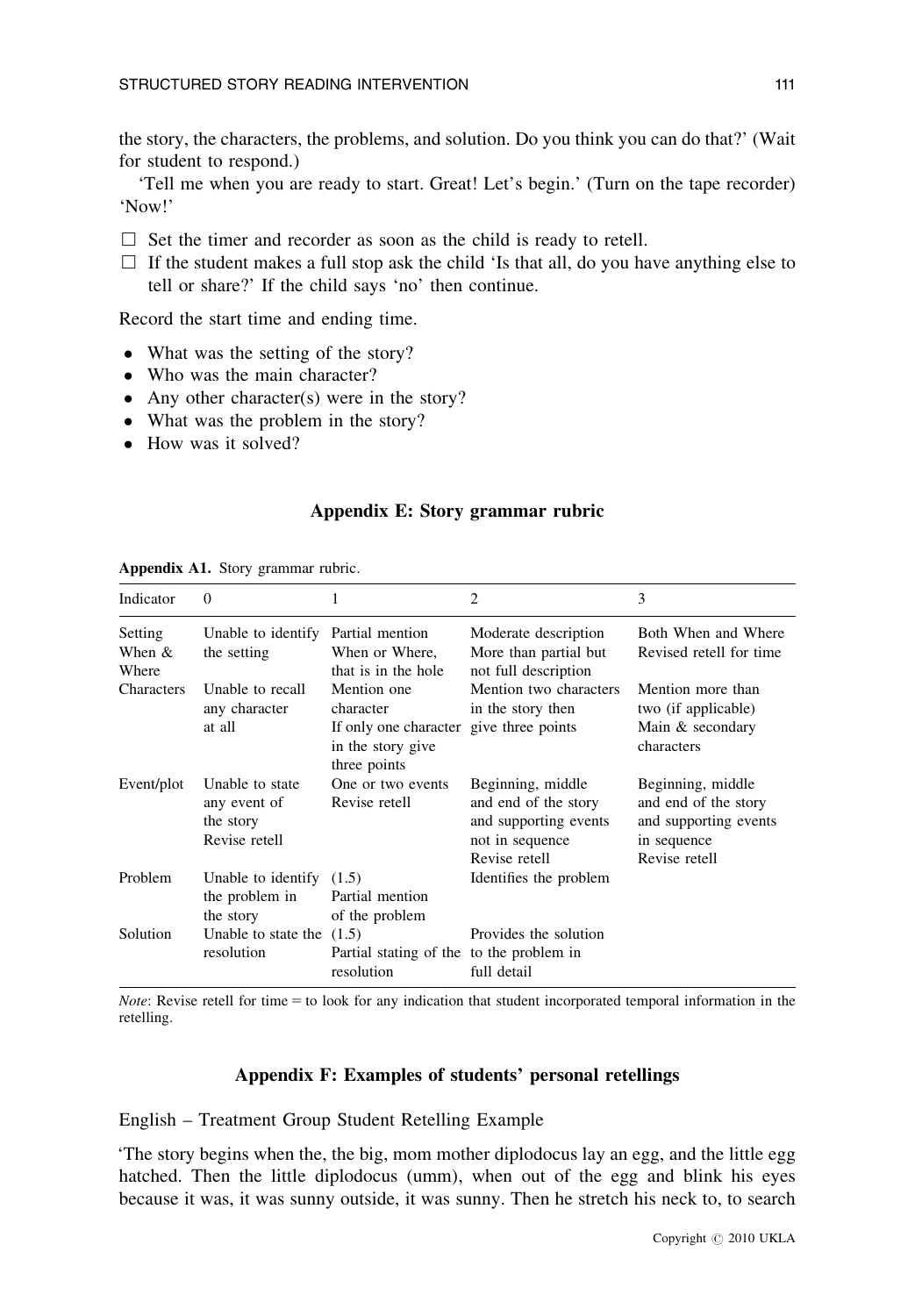for his mother, and, and the mother was in somewhere to get the, some leaves and, some leaves and she was showing the child how to do stuff. Then, she was, they were hungry again and they went to other tree. That place had a lot of tree and she, and the mother diplodocus couldn't swing her neck because there was a lot of trees, so she stood up on her back legs and threw the tree down. And they ate the leaves of the tree. Then they, then they, then they went to a place and the mother, the mother . . . and the mother, and the mother nuzzle his, her baby. They were getting hungry and thirsty, then they went to a lake, and, and the little diplodocus stood on the, on the hill and the mother tasted the water. Then the baby came down and drink some water, and (ummp) some peddles jump. (umm) under the elephant [diplodocus] toes and they saw diplo . . . a, another dinosaur that wanted to eat them, and it went down to get them and they jump down into the lake, and they jumped into the lake and swing. But then the baby got tired, and they swing with his tail, and the other edge of the lake was getting, (ummmmm) and they were getting (ummm) closer to the other edge of the lake and they soon were going to be safe.'

# Spanish – Treatment Group Student Retelling Example

'Primero, primero un dinosaurio nacio´ de un huevo y cerro y abrio´ sus ojos por que el sol estaba bien fuerte. Luego, ... luego él empezó a buscar a su mamá, y la mamá estaba buscando por la comida, luego encontró unas hojas arriba del árbol, y meció su cuello para agarrar las hojas. Luego se, el niño vio a la mamá para ver como lo hacía, luego comieron hojas, ramas que estaban en el suelo y . . . y luego les, y luego el niño ya estaba cansado y la mamá lo acaricio.. y ya tenía, y ya iban a tener más hambre y ya tenían sed y luego, y luego la mamá se fue por el bosque y encontró un lago de, un lago con agua. Y . . . ella se fue para abajo a probarla y el bebe se quedo en la tierra. Luego, luego . . . luego el bebe se bajó y luego sintió que, como que alguien venia y vieron que era otro dinosaurio y, y se fue para abajo a comérselos y ellos se fueron, se brincaron el agua para, para salvarse y el otro lado del lago se estaba haciendo más cerquita.'

## English – Comparison Group Student Retelling Example

'First the baby wake up and he was looking for his mom on all sides and he and the mom was getting getting leaves to get get the baby food then there was a tree there was a tree like they were separate and get she she cut the leaves split it then she then the two was on the other street she she she stands and she hit the tree with both feets then she was sitting and the baby get asleep then she and the and then she was sitting there then the baby wake up and she was drinking water then the allosaurus came and scared them and the the dinosaur baby and dinosaur mom go out to swim and they were swimming and the mom get tired of walking and the allosaurus can't swim that's why she didn't go with them and then they go on the other side and they were hungry and then they start again.'

## Spanish – Comparison Group Student Retelling Example

'En el principio los dinosaurios, el dinosaurito bebe´ se iba a levantar y el sol le pegaba mucho los ojos y salió del huevo y luego se fue a buscar a su mamá y estaba buscando viendo para un lado y viendo para el otro y su mamá estaba agarrando ramas y desliéndolas (oliéndolas) para, con la, hojas para que el bebé viniera a comer y luego de eso cuando estaban los, los a´rboles muy cultos, ella se paraba de dos patas y con sus patas destilaba el árbol y allí empezaban a comer y luego que ya el bebé se iba a dormir otra vez y la mama´ iba a comer las ramas del a´rbol tirado luego fueron a tomar agua y vino un dinosaurio Rex y se los se los quería comer. Luego los dinosaurios, el bebé y la mamá,